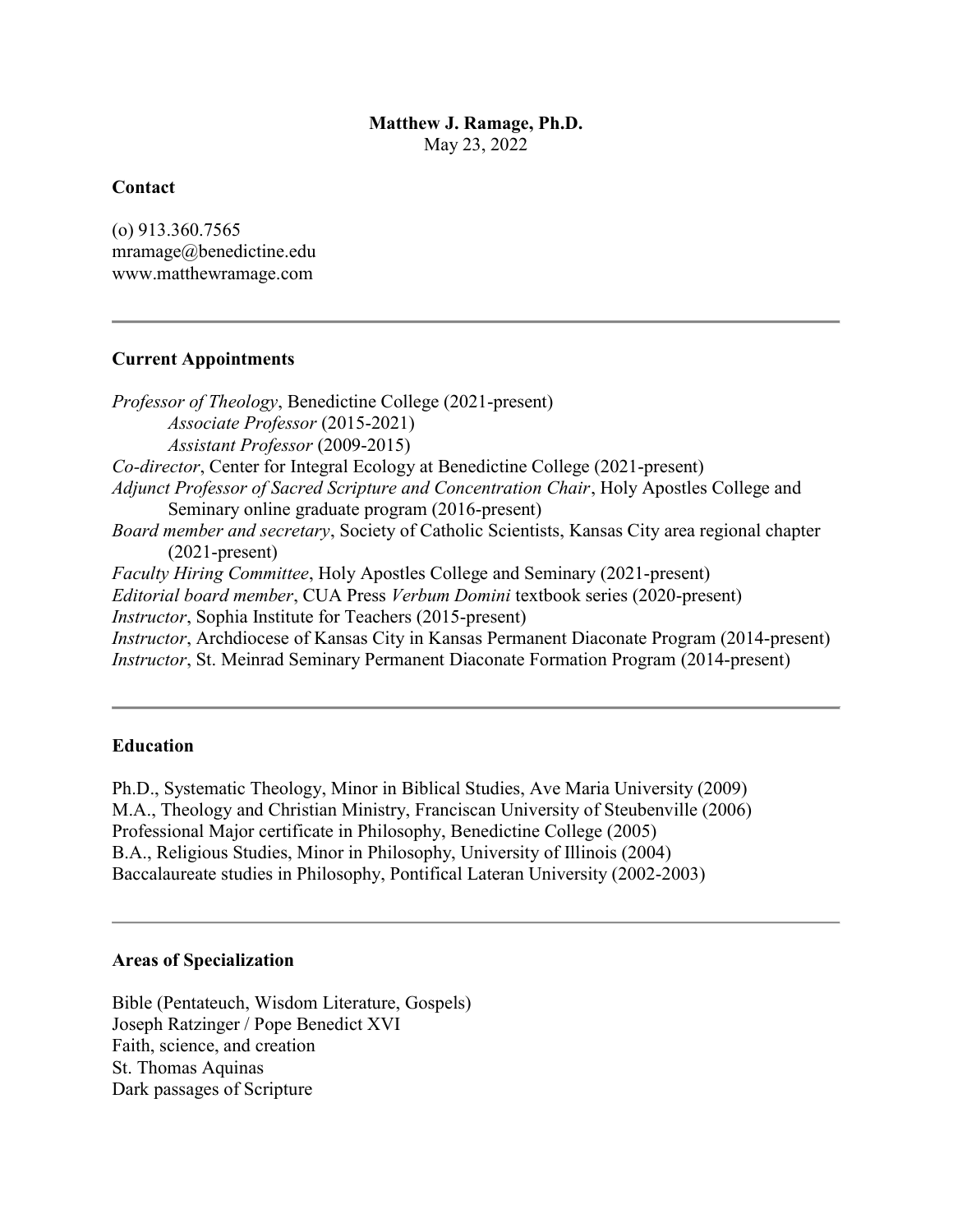#### Previous Appointments

Instructor, Archdiocese of Kansas City in Kansas School of Faith Institute (2010-2019) Adjunct Professor, Liturgical Institute of the University of Saint Mary of the Lake (2017) Instructor, Holy Spirit College graduate program (2015-2016) Instructor, Diocese of Kansas City-Saint Joseph Bishop Helmsing Institute (2014) Instructor, Diocese of Little Rock School of Spiritual Direction (2013) Instructor, Classical Languages, Benedictine College (2011-2012) Instructor, St. Gregory's University & Diocese of Little Rock Theology Institute (2012) Visiting Instructor, University of Illinois, Department of Religious Studies (2008-2009) Visiting Instructor, St. John Institute of Catholic Thought, Graduate Program (2008-2009) Visiting Fellow, St. John Institute of Catholic Thought (2008-2009) Fellow, Aquinas Center for Theological Renewal (2006-2009) French Translator, Nova et Vetera and Sapientia Press (2006-2009). Teaching Assistant, Department of Classical Languages, Ave Maria University (2006-2008) Research Assistant, Department of Theology, Ave Maria University (2008-2009) Italian Translator, Dreamtime Entertainment and Industrial Nanotech, Inc. (2007) Tutor, Department of Classics, Ave Maria University (2006-2008) Director of Intellectual Formation, St. Robert Bellarmine Catholic Newman Center (2005-2006) Director of Liturgy, St. Lawrence Catholic Campus Center (2004-2005)

### Professional Societies

Academy of Catholic Theology Fellowship of Catholic Scholars Society of Biblical Literature Society of Catholic Scientists, Scholar Associate

### Books:

### Monographs

From the Dust of the Earth: Benedict XVI, the Bible, and the Theory of Evolution. Washington, DC: Catholic University of America Press, 2022. The Experiment of Faith: Pope Benedict XVI on Living the Theological Virtues in a Secular Age. Washington, DC: Catholic University of America Press, 2020.

Christ's Church and World Religions. Course E of the Spirit of Truth high school textbook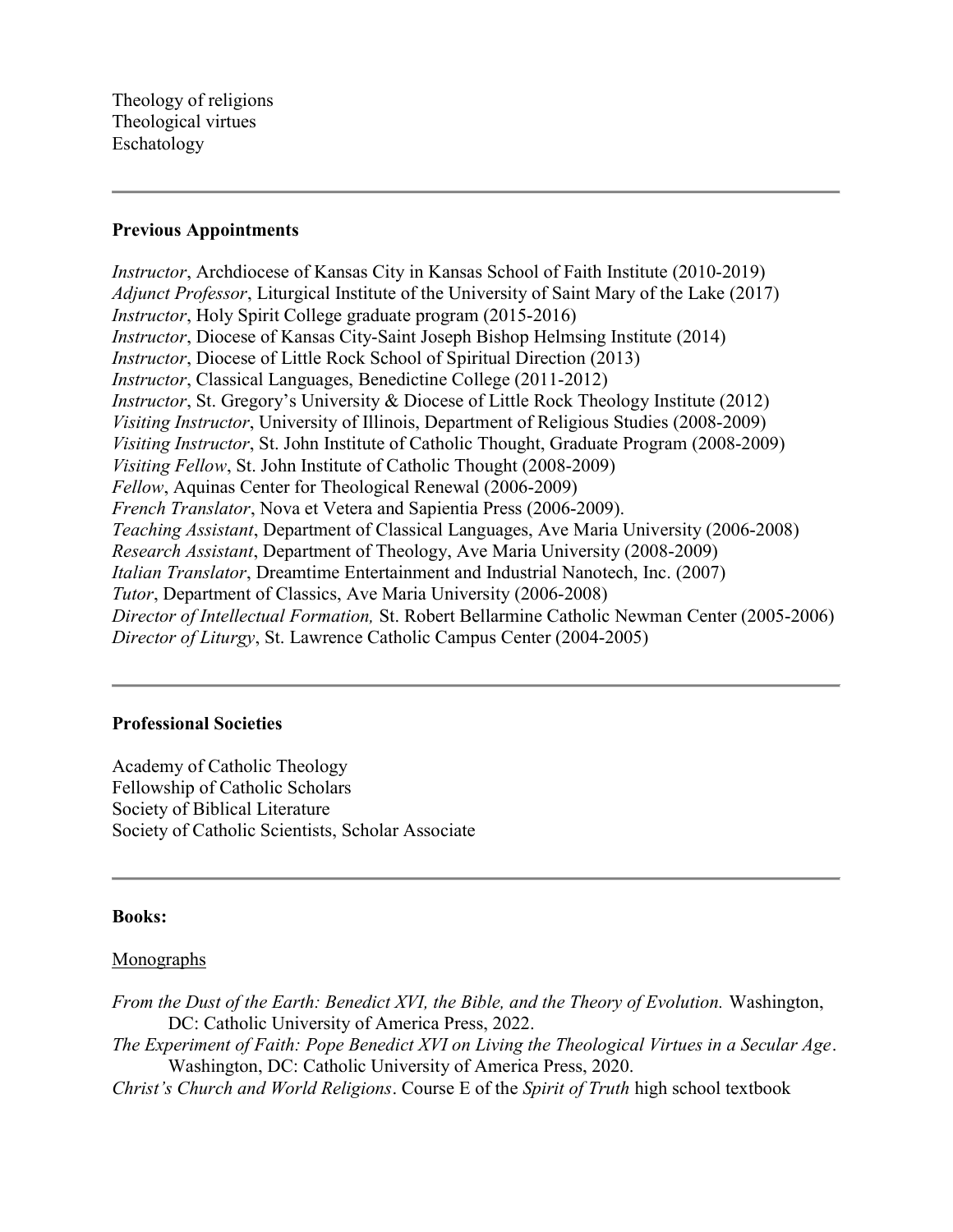series. Manchester, NH: Sophia Institute Press, 2020. Author of the main essays that comprise the body of this volume, which also includes supplementary materials composed by teachers for use in the high school classroom.

- Jesus, Interpreted: Benedict XVI, Bart Ehrman, and the Historical Truth of the Gospels. Washington, DC: Catholic University of America Press, 2017.
- Dark Passages of the Bible: Engaging Scripture with Benedict XVI and Thomas Aquinas. Washington, DC: Catholic University of America Press, 2013.
- Towards a Theology of Scripture: Joseph Ratzinger's "Method C" Hermeneutic and Sacra Doctrina on the Afterlife in the Old Testament (Ph.D. diss.). Ann Arbor, MI: UMI, 2009.

## Contributing author

- Cambridge Companion to Joseph Ratzinger. Forthcoming from Cambridge University Press. Chapter: "Scripture and Tradition."
- Joseph Ratzinger Lexicon. Forthcoming international collaboration from Ignatius Press. Entry: "The Gospels in the Works of Joseph Ratzinger"
- Hope and Death: Christian Responses. Forthcoming from Emmaus Academic. Chapter: "Evolution and Eschatology: Jesus Christ, the Alpha and Omega of All Creation in the Thought of Joseph Ratzinger."
- The New Apologetics: Defending the Faith in a Post-Christian Era. Word on Fire Institute, 2022. Chapter: "Dark Passages of the Bible"
- Thomas Aquinas and the Crisis of Christology. Ave Maria, FL: Sapientia Press, 2021. Chapter: "Putting the Last Adam First: Evolution, Suffering, and Death in Light of Kenotic Christology"
- Thomas Aquinas, Biblical Theologian. Steubenville, OH: Emmaus Academic, 2021. Chapter: "Biblical Faith according to Thomas Aquinas and Benedict XVI"
- Ressourcement after Vatican II: Essays in Honor of Joseph Fessio, S.J. Ignatius Press, 2019. Chapter: "The Theological Mind and Method of Pope Benedict XVI as Revealed in His Catechetical Instructions"
- The Reception of Vatican II. New York: Oxford University Press, 2017. Chapter: "Reception of the Second Vatican Council's Decree on Ecumenism"
- Wisdom and the Renewal of Catholic Theology: Essays in Honor of Matthew L. Lamb. Eugene, OR: Pickwick Publications, 2016.
	- Chapter: "Biblical Inspiration in the Theology of Saint Thomas Aquinas and Father Matthew Lamb."
- Reading Sacred Scripture with Thomas Aquinas: Hermeneutical Tools and New Perspectives. Textes et Études du Moyen Âge Series. Turnhout, Belgium: Brepols, 2015. Chapter: "In the Beginning: Aquinas, Benedict XVI, and the Book of Genesis."

### Translator or co-translator

Collected essays of Jean-Pierre Torrell, O.P. forthcoming from an academic publisher. "Saint Thomas and Non-Christians." Translation of Torrell, "Saint Thomas et les nonchrétiens," Revue thomiste 106 (2006): 17-49; "Saint Thomas and History." Translation of Torrell, "Saint Thomas et l'histoire: état de la question et pistes de recherches," Revue Thomiste 105 (2005): 355-409; "Theological Knowledge in St. Thomas Aquinas." Translation of Jean-Pierre Torrell, "Le savoir théologique chez saint Thomas," Revue thomiste 96 (1996): 355-96; "St. Thomas Aquinas' Treatise on Prophecy and Theology of Revelation." Translation of Jean-Pierre Torrell, "La Traité de la Prophétie de S. Thomas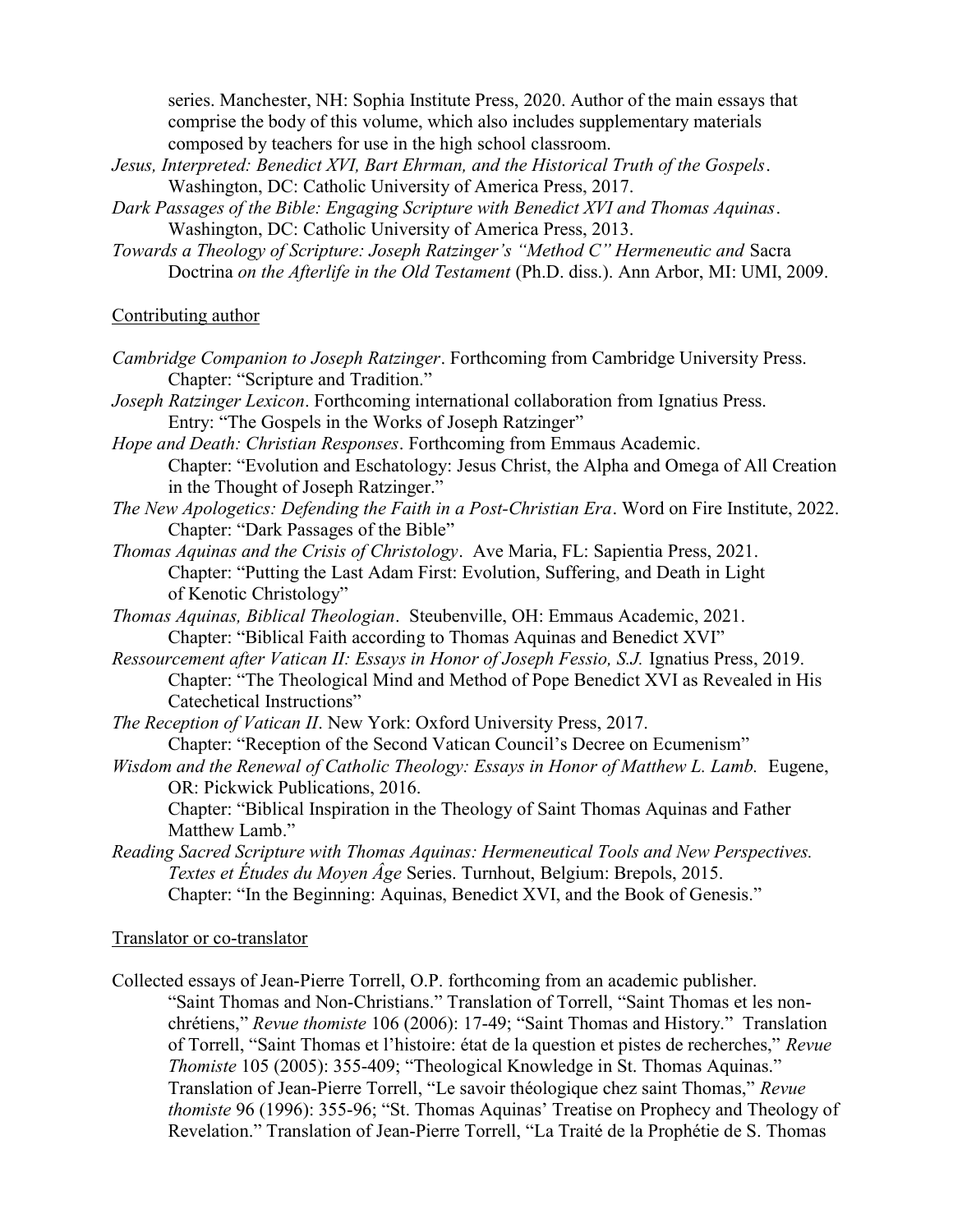d'Aquin et la Théologie de la Révélation," in La doctrine de la révélation divine de saint Thomas d'Aquin: actes du Symposium sur la pensée de saint Thomas d'Aquin, tenu a Rolduc, les 4 et 5 novembre 1989, 171-95.

- Christ and Spirituality in St. Thomas Aquinas, Washington, D.C.: Catholic University of America Press, 2011: Author's Preface; Chapter 2: "Theology and Sanctity." Translation of Torrell, "Théologie et sainteté," Revue Thomiste 71 (1971): 205-21; Chapter 3: "Charity as Friendship in St. Thomas Aquinas." Translation of Torrell, "La charité comme amitié chez saint Thomas d'Aquin," La Vie Spirituelle 81 (2001) 265-83; Chapter 4: "The Interpreter of Desire: Prayer in St. Thomas Aquinas." Translation of Torrell, "L'interprète du désir. La prière chez saint Thomas d'Aquin," La Vie Spirituelle 84 (2004) 213-23.
- The Eucharist Project. An international team project aimed at making available all the eucharistic passages found in the Church Fathers for the first eight centuries of the Church with matching English translations—an endeavor never undertaken in the English language. Selections from the letters and sermons of Leo the Great (Latin) Selections from Gelasius Cyzicenus (Greek)

### Articles (scholarly)

- "The Manuscripts of Joseph Ratzinger's Lectures on the Doctrine of Creation." Translation of Santiago Sanz, "I manoscritti delle lezioni di Joseph Ratzinger sulla dottrina della creazione." Nova et Vetera 20.1 (2022).
- "Search for the True Meaning of the Term 'Speculative.'" Translation of Servais Pinckaers, "Recherche de la signification véritable du terme 'spéculatif,'" Nouvelle Revue Théologique 81 (1959): 673-95. Currently completing translation.
- "Ratzinger on Evolution and Evil: A Christological and Mariological Answer to the Problem of Suffering and Death in Creation." Religions 12.8 (2021) – special issue Theodicy and Challenges of Science: Understanding God, Evil and Evolution.
- "Does Evolution Undermine Christianity? Joseph Ratzinger on the Bible and Man's Evolutionary Origins." Review for Religious 1.2 (2021): 159-78 – special issue Faith, Science, and Religious Life.
- "Machine or Melody? Joseph Ratzinger on Divine Causality in Evolutionary Creation." Scientia et Fides 8.2 (2020): 302-21 – special issue Philosophical and Theological Aspects of Evolution.
- "In Praise of 'Perfect Hatred': How to Read the Old Testament's Cursing Psalms." Word on Fire Institute journal Evangelization & Culture 5 (Fall 2020): 72-79.
- "Amoris Laetitia, Culpability, and Communion: The Gospel Context of Pope Francis' Teaching on Divorce and Remarriage." Josephinum Diaconal Review (Fall 2017): 14-22.
- "Amoris Laetitia, bűnösség és áldozás: Ferenc pápa válásról és újraházasodásáról szóló tanításának evangéliumi kontextusa." Merleg (May 11, 2019). Translation and publication of the above in Hungarian.
- "Divorce, Remarriage, and 'Discerning the Body': On Pope Francis' Interpretation of 1 Cor 11:27-34 in Amoris Laetitia." Homiletic and Pastoral Review (April 2017).
- "The Reception of St. Paul in the Works of Joseph Ratzinger/Benedict XVI." Letter and Spirit 11 (2016): 147-71.
- "Benedict XVI's Hermeneutic of Reform: Towards a Rapprochement of the Magisterium and Modern Biblical Criticism." Nova et Vetera 14.3 (2016): 879-917.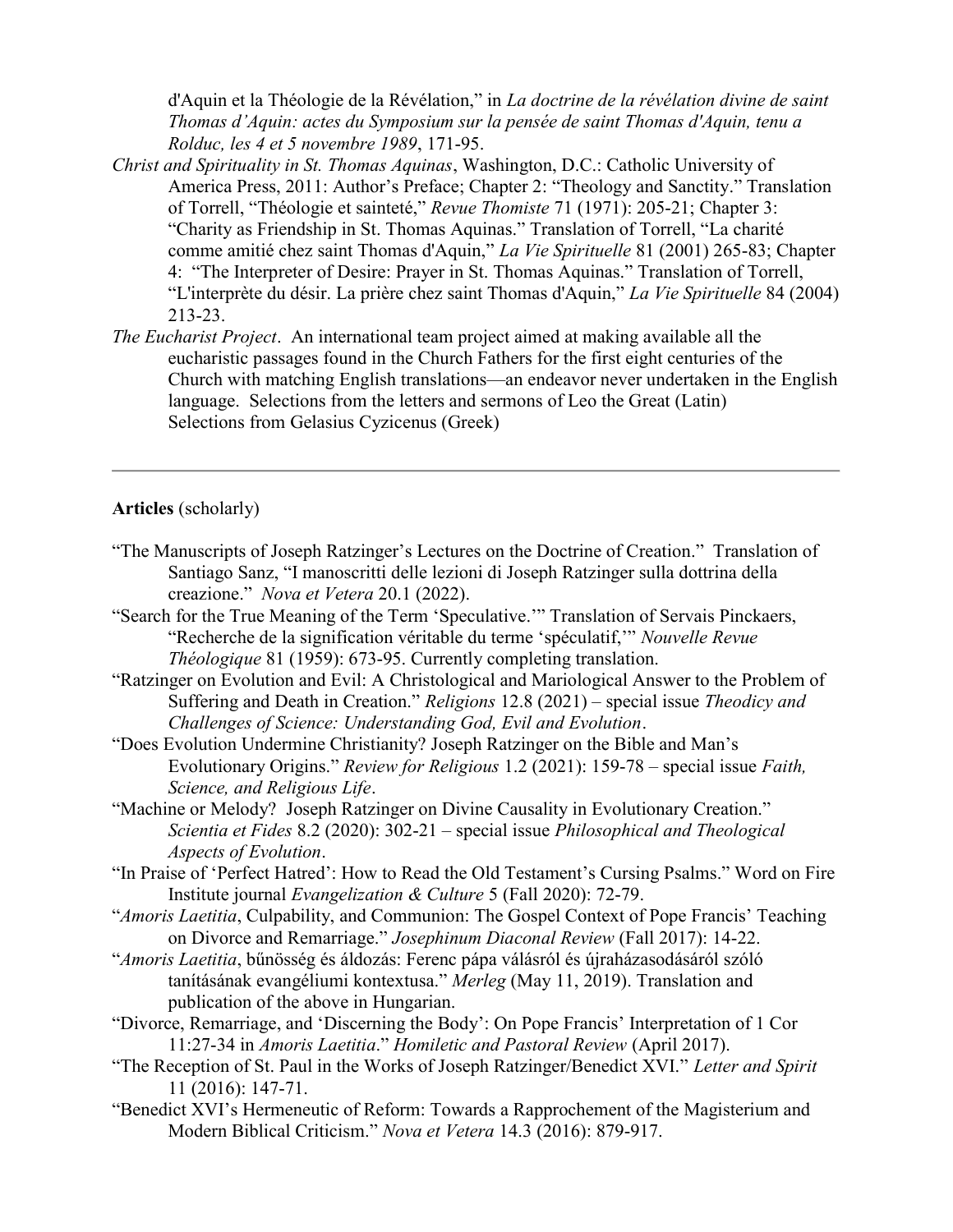"Extra Ecclesiam Nulla Salus & the Substance of Catholic Doctrine: Towards a Realization of Benedict XVI's 'Hermeneutic of Reform.'" Nova et Vetera 14.1 (2016): 295-330.

- "Integral Ecology and the Ecological Virtues in Pope Francis' Laudato Si'." Homiletic and Pastoral Review (December 2015).
- "How to Read the Bible and Still Be a Christian: The Problem of Divine Violence as Considered in Recent Curial Documents" Homiletic and Pastoral Review (July 2015).
- "Benedict XVI, Catholic Doctrine, and the Problem of an Imminent Parousia." Josephinum Journal of Theology 21.1 (2015).
- "Christian Discernment of Divine Revelation: Benedict XVI and the International Theological Commission on the Dark Passages of the Old Testament (Discernimiento cristiano de la revelación divina. Los «pasajes oscuros» del Antiguo Testamento según Benedicto XVI y la Comisión Teológica Internacional)." Scripta Theologica 47 (2015): 71-83.
- "Violence Is Incompatible with the Nature of God: Benedict, Aquinas, and Method C Exegesis of the 'Dark' Passages of the Bible." Nova et Vetera 13.1 (2015).
- "Pope Benedict XVI's Theology of Beauty and the New Evangelization." *Homiletic* and Pastoral Review (January 2015).
- "Pope Benedict XVI's Theology of Beauty and the New Evangelization." Republication of the above in the Italian journal *Jerusalem*, supplement to *Frontiere* (September, 2016)
- "Papieża Benedykta XVI Teologia Piękna a Nowa Ewangelizacja." Roczniki Teologiczne LXII, zeszyt 12 (2015): 175-189. Translation and publication of the above in Polish.
- "Benedict XVI and Freedom in Obedience to the Truth: A Key for the New Evangelization." Homiletic and Pastoral Review (May 2014).
- "Jesus' Infancy through the Eyes of Benedict XVI." Homiletic and Pastoral Review (December 2013).

#### Articles (popular)

- "Faith Is a Tongue of Fire: A Meditation on the Solemnity of Pentecost." Kansas Monks (2020). "The Peace Christ Gives Is Not the Peace the World Gives." Lead essay for the Fellowship of
- Catholic Scholars monthly publication Teaching the Faith (May, 2019).
- "The Path of 'Foolishness.'" Lead essay for the Fellowship of Catholic Scholars monthly publication *Teaching the Faith* (March, 2018).
- "Let Justice Roll down like Waters (Amos 5:24)." Lead essay for the Fellowship of Catholic Scholars monthly publication *Teaching the Faith* (September, 2016).
- "The Bible and the Question of Miracles: Towards a Christian Response" Strange Notions (March 9, 2015).
- "Bart Ehrman, Benedict XVI, and the Bible on the Question of Miracles." Strange Notions (February 20, 2015).
- "Authentic Freedom Comes from Accepting the Cross." Lead essay for the Fellowship of Catholic Scholars monthly publication Teaching the Faith (September, 2014).
- "The Gods of Israel? Does the Bible Promote Polytheism?" Strange Notions (April 4, 2014).
- "Is God Pro-Life or Pro-Death?" Strange Notions (January 29, 2014).
- "Common Ground for Catholics and Atheists: Violence Is Contrary to God's Nature." Strange Notions (December 20, 2013).
- "Benedict XVI & the Christmas Readings." Crisis Magazine (December, 2013).
- "Farewell to the Devil?" Gregorian Institute (October 25, 2013).
- "American Catholics in India." Gregorian Institute (June 20, 2013).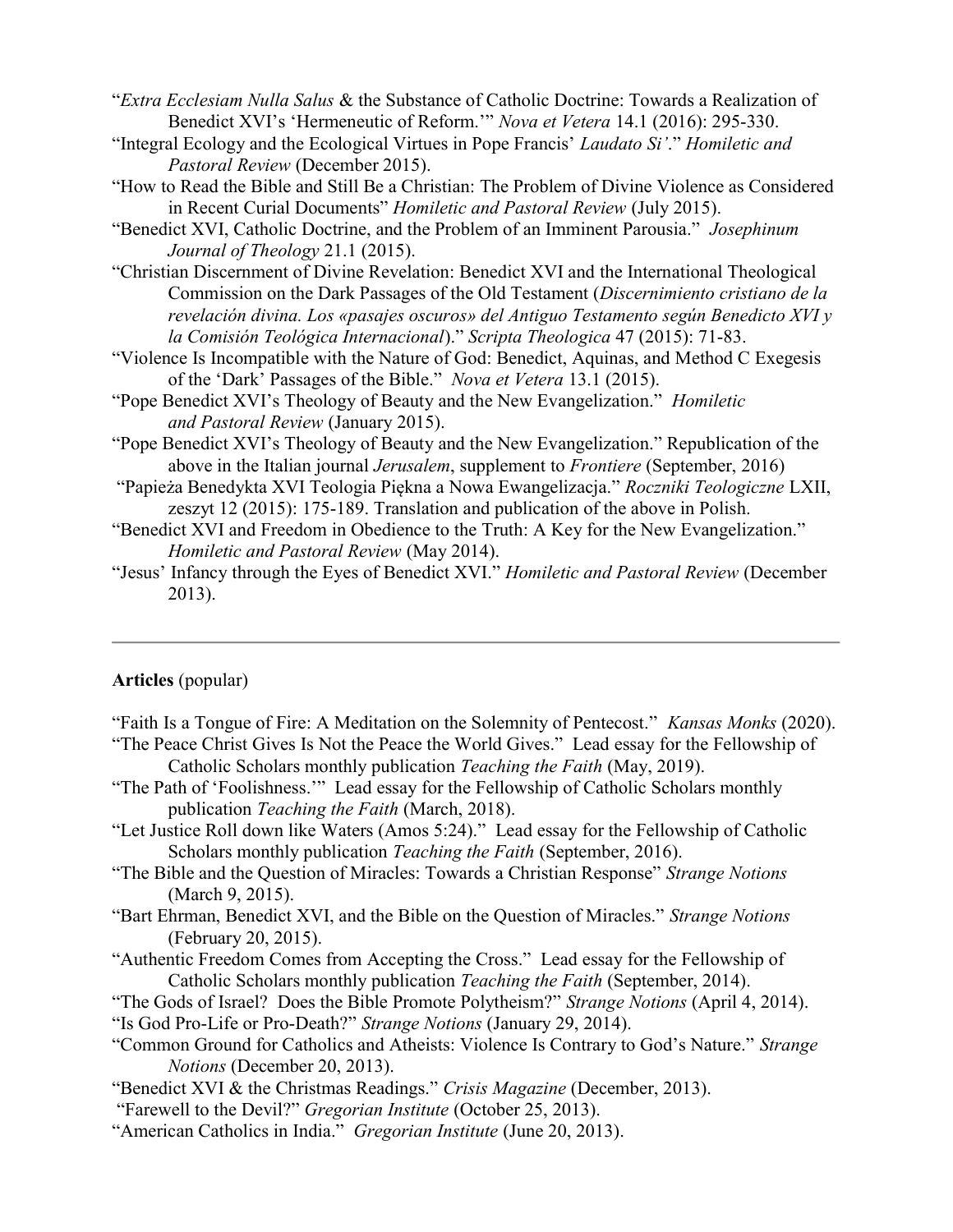"Five Spiritual Lessons from Dante's Divine Comedy." Gregorian Institute (February 7, 2013).

### Book Reviews & Endorsements

| <i>The Pope Benedict XVI Reader</i> by Word on Fire Institute, with a foreword by Bishop Robert<br>Barron (cover blurb)                                                                                                           |
|-----------------------------------------------------------------------------------------------------------------------------------------------------------------------------------------------------------------------------------|
| <i>Betting on Freedom: My Life in the Church by Cardinal Angelo Scola (cover blurb)</i>                                                                                                                                           |
| The Wisdom of the Word: Biblical Answers to Ten Pressing Questions About Catholicism by<br>Matthew Levering and Michael Dauphinais (cover blurb)                                                                                  |
| What Does It Mean To Believe? Faith in the Thought of Joseph Ratzinger by Fr. Daniel Cardó<br>with a foreword by Gerhard Cardinal Müller (cover blurb)                                                                            |
| Joseph Ratzinger and the Healing of the Reformation-Era Divisions edited by Emery de Gaál<br>and Matthew Levering (cover blurb)                                                                                                   |
| <i>The One Church of Christ: Understanding Vatican II</i> by Stephen Hipp (cover blurb)                                                                                                                                           |
| <i>Hard Sayings: A Catholic Approach to Answering Bible Difficulties</i> by Trent Horn (cover blurb)<br>Nature and Grace: A New Approach to Thomistic Ressourcement by Andrew Swafford, for Nova<br><i>et Vetera</i> 14.4 (2016). |
| <i>The Salvation of Atheists and Catholic Dogmatic Theology by Stephen Bullivant, for Nova et</i><br><i>Vetera</i> 14.3 (2016).                                                                                                   |
| The Call of Abraham: Essays on the Election of Israel in Honor of Jon D. Levenson by Joel S.<br>Kaminsky and Gary A. Anderson, eds., for <i>Cithara</i> 55:1 (2015): 55-59.                                                       |
| Will Many Be Saved? What Vatican II Actually Teaches and Its Implications for the                                                                                                                                                 |
| <i>New Evangelization</i> by Ralph Martin, for <i>Nova et Vetera</i> 12.4 (2014): 1313-17.                                                                                                                                        |
| <i>What is Dogma?</i> by Charles Cardinal Journet, for <i>Nova et Vetera</i> 10.3 (2012): 886-90.                                                                                                                                 |
|                                                                                                                                                                                                                                   |

### Papers, Presentations, Workshops, & Lectures

Formal academic addresses

- "Sinless yet Sorrowful: How the Mariology of Aquinas and Ratzinger Illumines Suffering and Death in an Evolutionary Context." Delivered at the conference The Origin of Life and Nature Before Sin: Scientific and Theological Perspectives, hosted by the Thomistic Institute of the Pontifical University of St. Thomas Aquinas / Angelicum (Rome, Italy, 2022)
- "The Mystery of the Grain of Wheat: Suffering, Death, and the Eucharistic Sanctification of All Created Reality." To be presented at the Academy of Catholic Theology annual meeting (Washington, DC, 2022).
- "Inhabiting God's Garden: 'The Covenant between Man and the Environment' according to Joseph Ratzinger." To be delivered at the symposium Recovering the Gift of Creation, hosted at Thomas More College of Liberal Arts (Merrimack, NH, 2022).
- "Cosmic Communion between God, Man, and Creation: Reflections on an Underappreciated Dimension of Joseph Ratzinger's Ecological Thought." To be delivered at the conference Interpretation of Scripture and Ecclesial Exegesis: The Search for an Integrated Theology, hosted by St. Bernard's School of Theology and Ministry (Rochester, NY, 2022)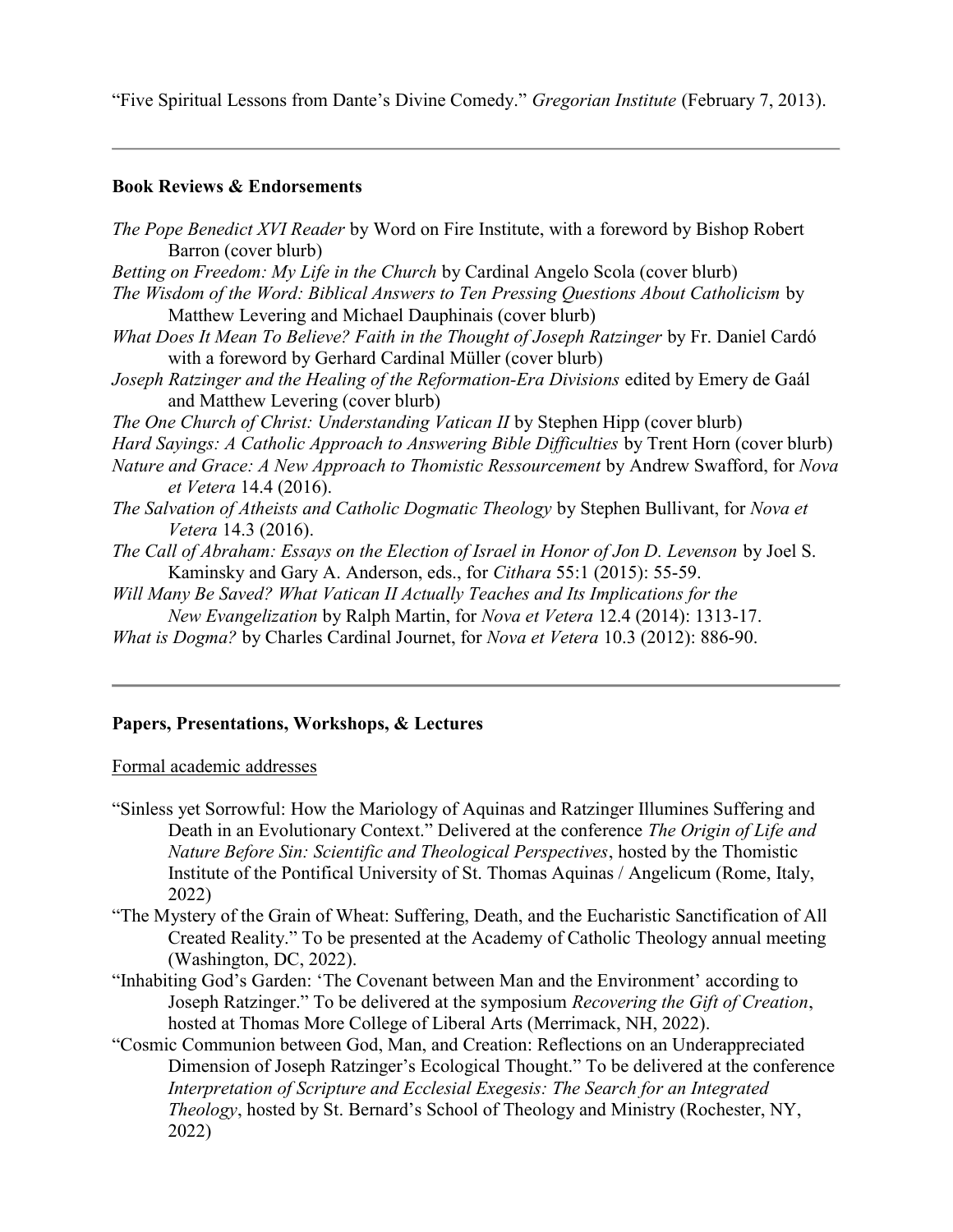- "Integration of Ecology and Evolutionary Biology in the Thought of Benedict XVI." Professional research poster presentation at Society of Catholic Scientists conference Earth and Environmental Stewardship (Mundelein, IL, 2022).
- "Catholicism on the Harmony on Faith and Science." Member of panel sponsored by the Society of Catholic Scientists event at Benedictine College (Atchison, KS, 2022).
- "Unity in Essentials, Liberty in Accidentals, and Charity in All: Navigating Religious Controversies in Today's World with Wisdom from Church History." Paper delivered at the Benedictine College Symposium See How They Love One Another: Community and the New Evangelization (Atchison, KS, 2022).
- "You Prepared a Body for Me" (Heb 10:5): The Eschatological End of Evolution." Respondent to Daria Spezzano at the U.S. Symposium of Thomistic Evolution, funded by a grant from the John Templeton Foundation (Providence, RI, 2021).
- "Dust and Breath: Joseph Ratzinger's Personalist, Hylomorphic Account of Human Evolution." Panel presentation at American Catholic Philosophical Association annual meeting *The Diakonia of Truth* on Catholicism and Evolution (St. Louis, MO, 2021).
- "Does Evolution Undermine Christianity?" Lecture to the University of Tulsa chapter of the Thomistic Institute (Tulsa, OK, 2021).
- "Faith, Science, and the University." Lecture at the Kansas City area chapter of the Society of Catholic Scientists annual Gold Mass, funded by a grant from the John Templeton Foundation (Atchison, KS, 2021).
- "From the Dust of the Earth: Benedict XVI, the Bible, and the Theory of Evolution." Keynote presentation for school meeting of the Catholic Biblical Association hosted by Holy Apostles College and Seminary (Cromwell, CT, 2021).
- "The Primacy of Jesus and World Religions." Presentation for the Reborn in Wonder lecture series at the University of Nebraska Newman Institute of Catholic Thought and Culture (Lincoln, NE, 2021).
- "From the Dust of the Earth: Reading Genesis 1-3 with Ratzinger and a 'Method C' Hermeneutic." Paper delivered at the conference *Interpretation of Scripture and Ecclesial* Exegesis: The Search for an Integrated Theology, hosted by St. Bernard's School of Theology and Ministry (Rochester, NY, 2021).
- "A Larger Idea of Divine Skill: Newman and Ratzinger on the Fittingness and Epistemic Status of Evolutionary Creation." Presented at the international conference "St. John Henry Newman and Joseph Ratzinger/Pope Benedict XVI: A Theological Encounter," hosted by Mundelein Seminary and the Institute of Theology at St. Mary's University, London (Mundelein, IL, 2021).
- "Evolution and Eschatology: Joseph Ratzinger on Jesus Christ as the Omega of Creation." Paper delivered at the conference *Hope and Death: Christian Responses*, hosted by the Aquinas Center of Ave Maria University (Ave Maria, FL, 2021).
- "How Does God Create through Evolution? Thomas Aquinas and Benedict XVI on How Not to Be an Idolater." Paper delivered at the Benedictine College Symposium on Advancing the New Evangelization Destroyer of the Gods: Christianity vs. the Idols of Secularism (Atchison, KS, 2021).
- "The Catholic Church, Integral Ecology, and Environmental Stewardship." Guest lecturer, PHYS-1400: Earth Science at Benedictine College (Atchison, KS, 2021).
- "A Vengeful God? How to Understand the Old Testament." Lecture to the University of California-Santa Barbara chapter of the Thomistic Institute (Santa Barbara, CA, 2020). Postponed due to COVID-19
- "Putting the Last Adam First: Aquinas, Ratzinger, and Human Origins in Light of Kenotic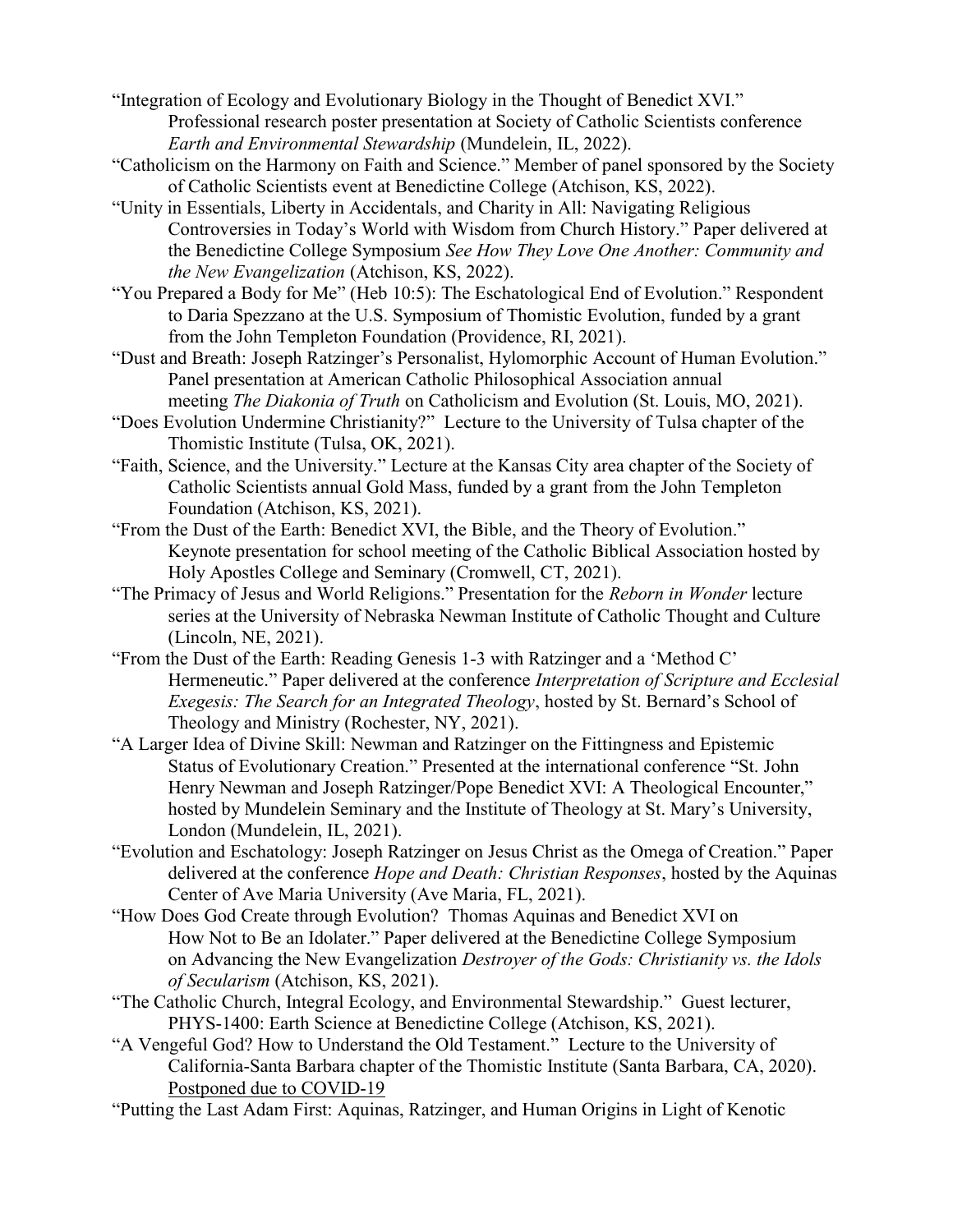Christology." Plenary address for the conference Thomas Aquinas and the Crisis of Christology, sponsored by the Thomistic Institute of the Dominican House of Studies and the Aquinas Center of Ave Maria University (Ave Maria, FL, 2020)

- "Thomas Aquinas and Joseph Ratzinger on Human Origins in Light of Evolutionary Biology." Address for the international symposium Thomas Aquinas on Creation and Nature, hosted by the Thomistic Institute of the Pontifical University of St. Thomas Aquinas / Angelicum (Rome, Italy, 2019)
- "Through a Glass, Darkly: How Certain is Faith?" Lecture to the University of Kansas chapter of the Thomistic Institute (Lawrence, KS, 2019).
- "Is the God of the Old Testament Evil? How to Understand the 'Dark Passages' of the Bible." Lecture to the Ohio State University chapter of the Thomistic Institute (Columbus, OH, 2019).
- "Man, You Are Dust: On Human Origins and Dignity in Light of Evolutionary Science." Paper delivered at the Institute for Missionary Activity symposium Technology and the Human Person (Atchison, KS, 2019).
- "The Intellectual Legacy of Pope Benedict XVI." Presentation delivered for the Lumen Veritatis Institute of Catholic Thought and Imagination (Lansing, MI, 2019).
- "Unless You Believe, You Will Not Understand: Biblical Faith according to Thomas Aquinas and Benedict XVI." Invited address for the conference Aquinas the Biblical Theologian, sponsored by the St. Paul Center for Biblical Theology and the Aquinas Center of Ave Maria University (Ave Maria, FL, 2019)
- "How to Read the Bible and Still Be a Christian: The Problem of 'Dark Passages' in the Bible." Lecture to the University of Oklahoma chapter of the Thomistic Institute (Norman, OK, 2019).
- "Accompanying, Discerning, and Integrating Weakness: Interpreting Pope Francis on Sacramental Discipline in "Irregular" Marital Situations." Paper delivered at the Institute for Missionary Activity symposium In the World, but Not of the World: Paradigms for the Evangelization of American Culture (Atchison, KS, 2017).
- "Amoris Laetitia and Catholic Teaching on Divorce and Remarriage,." Guest lecture for THEO-3220: Christian Marriage at Benedictine College (Atchison, KS, 2017)
- "The Theological Mind of Pope Francis: Mercy and Media Misconception." Paper delivered at the Institute for Missionary Activity symposium Mercy and the Revolution: The Church's Mission after the Sexual Revolution (Atchison, KS, 2016).
- "Pope Francis on Sacramental Discipline for the Divorced and Civilly Remarried." Lecture delivered to the Benedictine College Honors Program (Atchison, KS, 2016)
- Panelist, Laudato Si: What the Pope's Encyclical Means for America, hosted by the Benedictine College Gregorian Institute (Atchison, KS, 2015).
- "The Theological Genius of Joseph Ratzinger and Its Role in Catholic Theological Education Today." Keynote paper delivered for the "Contemporary Challenges in Modern Catholic Education" conference at Holy Spirit College (Atlanta, GA, 2015)
- "Pope Francis and the Mission of the Church." Paper delivered at the Institute for Missionary Activity symposium Influential Joy: Gaudium et Spes to Evangelii Gaudium (Atchison, KS, 2015).
- "Biblical Inspiration in the Theology of St. Thomas Aquinas and Fr. Matthew Lamb." Invited address delivered at the Aquinas Center for Theological Renewal Wisdom and the Renewal of Catholic Theology conference (Ave Maria, FL, 2015).
- "Vatican II at 50: Pluralism and Unity." Paper co-presented at Benedictine College faculty colloquium (Atchison, KS, 2015).
- "Benedict XVI, Catholic Doctrine, and the Problem of an Imminent Parousia." Paper delivered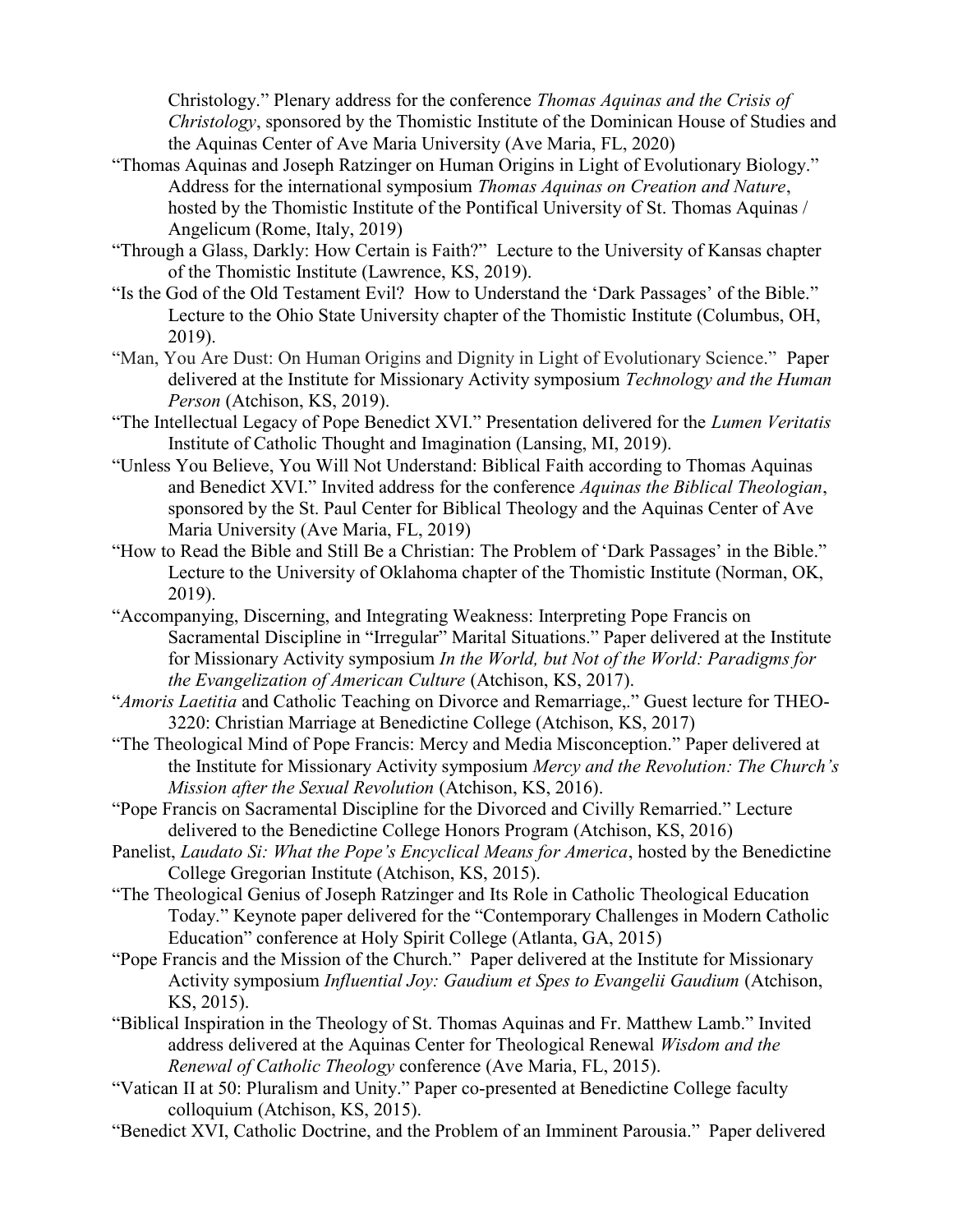at the annual convention of the Fellowship of Catholic Scholars (Pittsburg, PA, 2014).

- "That They All May Be One: John XXIII and John Paul II's Pioneering Vision for the Reunification of All Christians." Delivered to the Benedictine College community commemorating the canonization of Popes John XXIII and John Paul II (Atchison, KS, 2014).
- "Benedict XVI's Theology of Beauty & the New Evangelization." Paper delivered at the Institute for Missionary Activity symposium The Transcendentals as a Preamble for Faith (Atchison, KS, 2014).
- "Benedict XVI and the Bible's Dark Passages: Implications for Apologetics and the Spiritual Life." Lecture delivered to faculty and adjuncts of the Bishop Helmsing Institute (Kansas City, MO, 2013).
- "Freedom in Obedience to the Truth: Implications for Christian Living & Evangelization." Paper delivered at the Institute for Missionary Activity symposium Building a Culture of Freedom (Atchison, KS, 2013).
- "Violence Is Incompatible with the Nature of God: Benedict, Aquinas, and Method C Exegesis of the 'Dark' Passages of the Bible." Invited address delivered at the Ave Maria University conference Reading God's Word: Ratzinger's Erasmus Lecture a Generation Later (Ave Maria, FL, 2012).
- "Benedict XVI's Vision for Scripture within the New Evangelization." Paper delivered at the Institute for Missionary Activity symposium Advancing the New Evangelization (Atchison, KS, 2012).
- "Catholicism, Inter-Religious Dialogue, and Social Justice." Presentation delivered at the Muslim-Jewish-Christian Dialogue hosted at Benedictine College (Atchison, KS, 2012).

"The Catholic Church and Inter-Religious Dialogue." Presentation delivered at the Hindu-Muslim-Christian Dialogue hosted at Benedictine College (Atchison, KS, 2011).

Panelist, Ravens Respect Life Health Care Reform forum (Atchison, KS, 2009)

"The 'Substance' of Faith in Hebrews 11 and St. Thomas' Theology of the History of Divine Revelation." Paper presented at Aquinas Center for Theological Renewal "Scripture, Doctrine, and St. Thomas Aquinas" conference (Ave Maria, FL, 2008).

"Is Theology a Science?" Lecture given at the St. John Institute for Catholic Thought at the University of Illinois (Champaign, IL, 2008).

- "How a Poor Man Becomes Rich: The Six Steps towards Vision of God in Bonaventure's Itinerarium Mentis in Deum." Prepared for Ave Maria University faculty and graduate student colloquium (Ave Maria, FL, 2008).
- "Two Willing Contenders in the Long Defeat: Friedrich Nietzsche and Immanuel Kant on the Philosophy of History." Presented at Ave Maria University faculty and doctoral colloquium (Ave Maria, FL, 2007).

# Other presentations

- "The Essentials of Belief: Exploring the Creed." Workshop offered for Sophia Institute for Teachers (Chicago, IL, 2022).
- "The Mystery of the Grain of Wheat: How the Bible Reveals the Meaning of Suffering through Agriculture." Knights of Columbus Lenten lecture series (Troy, KS, 2022).
- "The Experiment of Faith." EWTN Radio Son Rise Morning Show. September 16, 2021.
- "The Courage to Embrace the Whole Breadth of Reason: The Church and the Harmony of Faith and Reason." Presentation delivered to RCIA candidates at Benedictine College (Atchison, KS, 2021).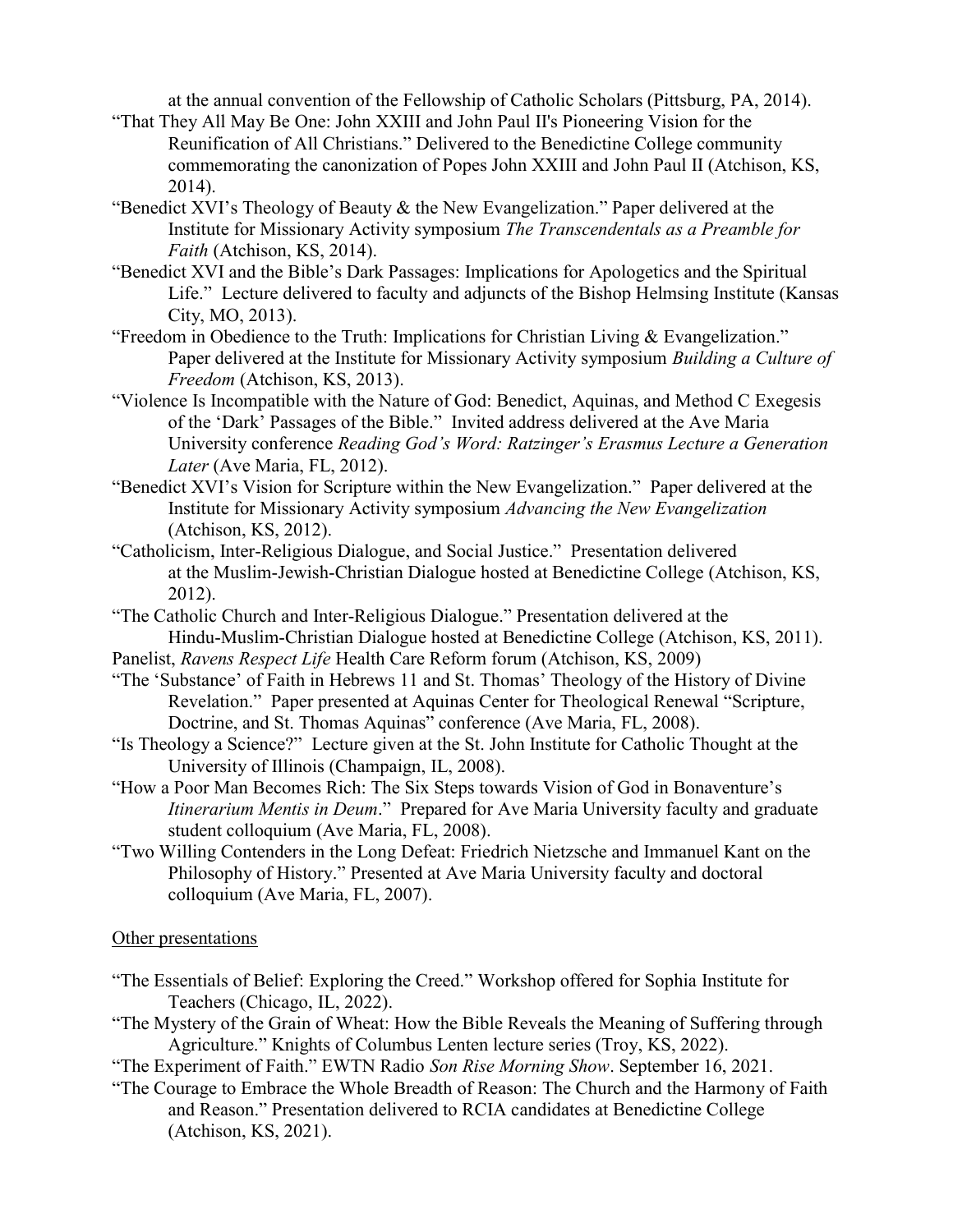- "How to Read the Bible and Still Be a Christian: The Problem of 'Dark Passages' in the Bible." Lecture to University of St. Mary of the Lake Summer Scripture conference "Interpreting Scripture in the Church" (Mundelein, IL, 2021). Postponed due to COVID-19.
- "Catholic Social Teaching 101: God's Love and Our Response in Truth" and "The Church's Vision of Integral Ecology." Workshops offered for Sophia Institute for Teachers (Los Angeles, CA, 2021).
- "St. Joseph in Scripture and Tradition." Presentation to Lenten Men's Retreat for the Year of St. Joseph (Mattoon, IL, 2021).
- "Reading God's Two Books: Faith and Evolutionary Creation." Presentation delivered to Benedictine College Biology Club (Atchison, KS, 2021).
- "Aristotle's Nicomachean Ethics and Christian Leadership." Co-led seminar offered at the opening session of the Benedictine College Gregorian Fellows program (Atchison, KS, 2019, 2020, 2021).
- "The Courage to Embrace the Whole Breadth of Reason: Catholicism and the Harmony of Faith and Science." Presentation delivered to RCIA candidates at Benedictine College (Atchison, KS, 2019).
- "The Interior Life: Soul of the Apostolate" and "Conformity to Christ: Darkness, Divinization, and the Little Way." Presentations delivered to Catholic school principals for Sophia Institute for Teachers (Springfield, MA, 2019).
- "On Care for Our Common Home as a Twofold Work of Mercy." Presentation for the Benedictine College women's residence halls (Atchison, KS, 2018)
- "The Psalms as Scripture" and "How to Pray with the Psalms." Presentations delivered to the permanent deacons and deacon candidates of the Archdiocese of Kansas City in Kansas (Kansas City, KS, 2018).
- "Who do you say that I am? How the true face of Christ is revealed to us in the Gospels" and "Lord, to whom shall we go? How to respond to today's Bible skeptics." Presentations delivered for the Sophia Institute for Teachers (New York, NY, 2018).
- "Machiavelli's The Prince and Christian Leadership?" Co-led seminar offered at the opening session of the Benedictine College Gregorian Fellows program (Atchison, KS, 2018).
- "On Care for Our Common Home as a Twofold Work of Mercy." Presentation for the Benedictine College men's residence halls (Atchison, KS, 2018)
- "My God, My God, Why Have You Forsaken Me? Biblical Lessons on How to Unite our Suffering with Christ Crucified." Gregorian Institute Lenten lecture series (Atchison, KS, 2018)
- "Machiavelli's *The Prince* and Christian Leadership?" Co-led seminar offered at the opening session of the Benedictine College Gregorian Fellows program (Atchison, KS, 2017).
- Panelist, Pope Francis' Laudato Si' and Environmental Sustainability hosted by the Benedictine College Student Government Association (Atchison, KS, 2017).
- "Lectio Divina and the 'Hard Sayings' of Scripture." Presentation to Knights of Columbus council (Atchison, KS, 2017).
- Panelist, What Pope Francis Really Said, hosted by the Benedictine College Gregorian Institute (Atchison, KS, 2016).
- "Who do you say that I am? How the true face of Christ is revealed to us in the Gospels" and "Lord, to whom shall we go? How to respond to today's Bible skeptics." Presentations delivered over three days for the Sophia Institute for Teachers (Staten Island, NY, 2016)
- "Pope Francis: Mercy and Media Misconception." Lecture delivered to the Women of St. Ignatius organization (Fort Leavenworth, KS, 2016).
- "Pope Francis: Mercy and Media Misconception." Talk given at the inaugural Theology on Tap in Atchison, KS (2016)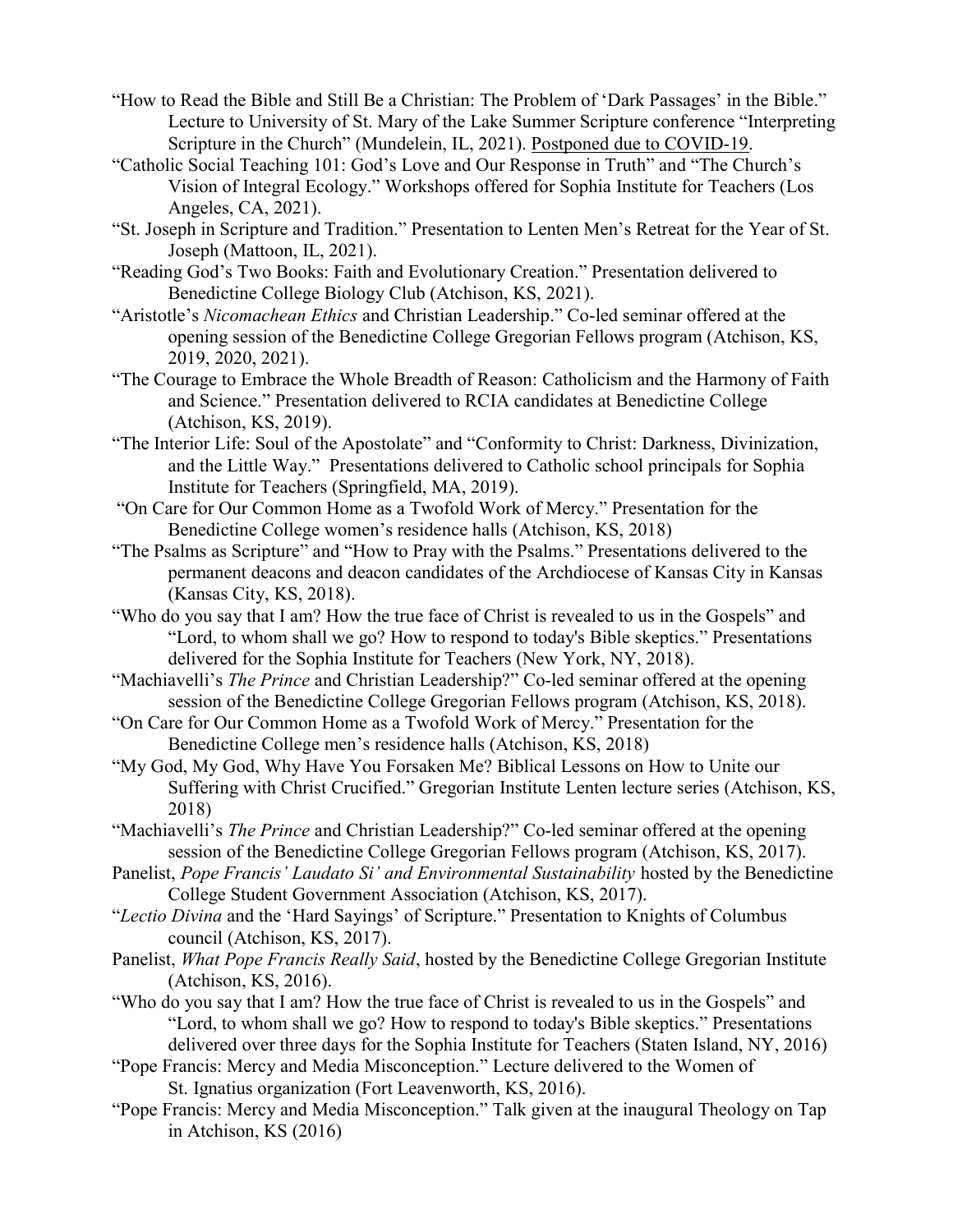"Biblical Mercy: How Mercy is Revealed in Sacred Scripture" and "Divine Mercy and the Pontificate of Francis." Sophia Institute for Teachers workshop (Palm Beach, FL, 2016)

- "Biblical Mercy: How Mercy is Revealed in Sacred Scripture" and "Divine Mercy and the Pontificate of Francis." Sophia Institute for Teachers workshop (Grand Rapids, MI, 2016)
- "Popes on a Plane: Media Misconception and Papal Continuity." Lecture delivered for the Dinner and Discourse series hosted by the St. Lawrence Catholic Campus Center at the University of Kansas (Lawrence, KS, 2016).
- "The Church, World Religions, and Interreligious Dialogue." Lecture delivered to the Women of St. Ignatius organization (Fort Leavenworth, KS, 2016).
- "Aquinas's De Regno and Christian Leadership." Co-led seminar offered at the opening session of the Benedictine College Gregorian Fellows program (Atchison, KS, 2015).
- "The Year of Mercy: Salvation History as the context for encountering and understanding God's Mercy." Sophia Institute for Teachers workshop (Manchester, NH, 2015)
- "Soul of the Apostolate: The Interior Life, Catechesis, and the New Evangelization." Morning sessions for the Catechesis of the Good Shepherd regional Lenten enrichment retreat (Leawood, KS, 2015).
- "Aquinas's *De Regno* and Christian Leadership." Co-led seminar offered at the opening session of the Benedictine College Gregorian Fellows program (Atchison, KS, 2014).
- "The Direction of the Church Today: The Pontificate of Pope Francis and the Legacy of Pope Benedict XVI." Morning workshop given for Catholic school principals of the Archdiocese of Kansas City in Kansas (Kansas City, KS, 2014).
- "Reflections on Pope Francis' Evangelii Gaudium: Implications for Catechesis." Lecture delivered to the catechists of St. Benedict's Parish (Atchison, KS 2014).
- "Evangelization and the Interior Life." Presented to student leaders of FOCUS at their monthly "Upper Room" meeting (Atchison, KS, 2011).
- "The Catholic Tradition of Prayer." Presented to members of RICA at Benedictine College (Atchison, KS, 2011)
- "Mental Prayer," "Obstacles to Prayer," "Inspirations of the Holy Spirit," "Discernment," and "The Soul of the Apostolate." Ongoing talks presented to Benedictine College students at the monthly Lectio Divina series (Atchison, KS, 2010-2014).
- "Do Something Beautiful for God." An overview of the life of prayer presented to students participating in the annual Benedictine College Kick-Off Retreat (Atchison, KS, 2010).
- "Newman's Essay on the Development of Christian Doctrine." Presented at Presidential Ambassadors "Great Books" event (Atchison, KS, 2009)
- "The Sacrament of Marriage." Presented to members of RICA at St. Matthew's Parish (Champaign, IL 2009)
- "Approaching Natural Theology." Presented at Ave Maria University Faith in Action catechist Team (Naples, FL, 2006).
- Diocese of Peoria Catholic Education Conference. A two-day conference hosted at Illinois State University for which I presented four talks on Scripture and ethics. (Normal, IL, 2006).
- "The Art of Friendship." Talk given at a conference for the Fellowship of Catholic University Students at Illinois Wesleyan University and Illinois State University (Normal, IL, 2006).
- "And the Ark Came to Rest on the Rock: The Catholic Sacramental Worldview." Ecumenical talk given at the Evangelical fellowship Campus Crusade for Christ at Eureka College (Eureka, IL, 2006).
- "Two Rival Versions of a Contemporary Natural Law Ethics." Philosophy thesis defended at Benedictine College (Atchison, KS, 2005)
- "The Perfect Disciple." Scriptural meditation given for Samuel Group at Benedictine College and at the University of Kansas (Lawrence, KS, 2005).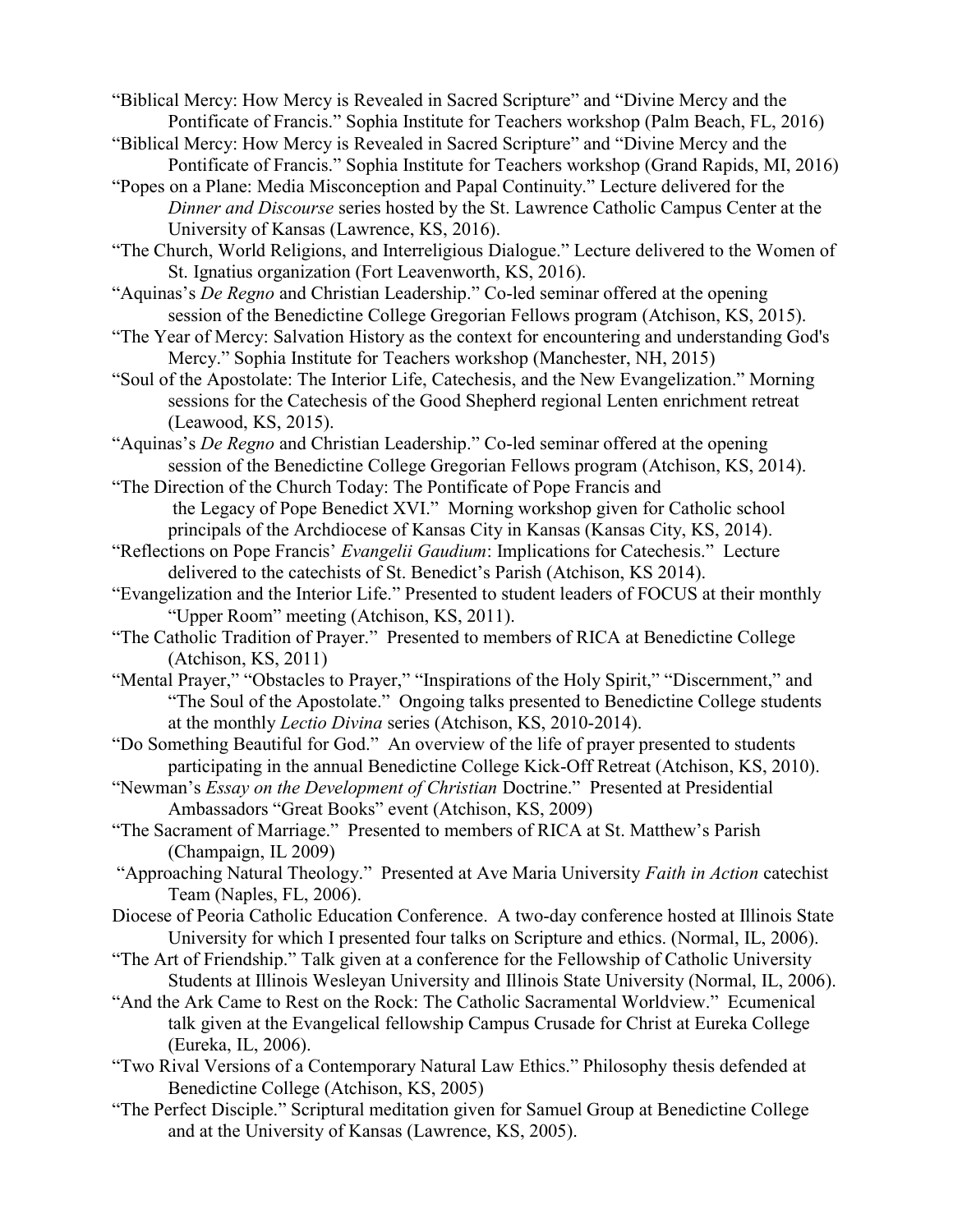"The Risen Body of Christ." Scriptural meditation given for a parish retreat (Sabetha, KS, 2005).

- "The Existence of God: Philosophical and Existential Approaches." Conferences given for weekend "Crash Course on Catholic Education" at the St. Lawrence Catholic Center (Lawrence, KS, 2005).
- "The Second Vatican Council on Ecumenism" and "Ecclesia de Eucharistia and Evangelization." Celebrate the Faith Conference (Vandalia, IL, 2004).
- "The Ascension of the Lord, the Eucharist, and the Telos of the Incarnation." Holy Cross Church (Champaign, IL 2004).
- "The Problem of Evil and Religious Pluralism." Guest lecturer, Introduction to Philosophy (Parkland College, Champaign, IL, 2003).
- "Conversion in the Writings of John Paul II." Firewalk of Faith Conference (Napa, CA, Nov. 2003; Vandalia, IL, 2003).
- "Il sacramento della riconciliazione." Scripture meditation given for a parish mission (Modica, Italy, 2003).
- "La chiamata universale alla santità." Talk given for a youth conference at the Centro San Lorenzo (Rome, Italy, 2002).

#### Interviews & Media

- "Faith, Science, and the Genius of Catholicism." Video series for the Ex Corde Institute of Benedictine College. Forthcoming July, 2022.
- "From the Dust of the Earth: Christian Doctrine and the Theory of Evolution." Adherent Apologetics video podcast. Forthcoming June, 2022.
- "Dark Passages of the Bible." The Logos Project. February 4, 2022.
- "Gold Mass Celebrates Science and Faith Connection." Interview for Archdiocese of Kansas City in Kansas newspaper The Leaven. November 26, 2021.
- "Faith, Science, and the Society of Catholic Scientists." Interview for Benedictine College JOUR 2620: News Writing I. November 15, 2021.
- "The Nature of Faith and Doubt." Classical Theism podcast. September 6, 2021.
- "Theologians on 'Traditionis Custodes': True Unity Requires Liturgical Reform All Around." National Catholic Register. August 6, 2021.
- "How to Understand the Dark Passages of the Bible." Expert interview podcast for ClaritasU. April 8, 2021.
- "Understanding the Paschal Mystery: Insights from Pope Benedict XVI." Sophia Institute for Teachers virtual workshop podcast. March 16, 2021.
- "Evolution and the Bible with Dr. Matthew Ramage." The Pat Flynn Show. February 28, 2021.
- "Examining Dark Passages of the Bible." Adherent Apologetics video podcast. January 4, 2021.
- "Dealing with Dark and Difficult Passages in the Bible with Dr. Matthew Ramage." The Pat Flynn Show. December 4, 2020.
- "The Catholic Church and Ecumenism." Polycarp's Paradigm video podcast. December 3, 2020.
- "Theologian Interview: Dr. Matthew Ramage on Dark Passages in the Bible." Furthering Christendom video podcast. November 29, 2020.
- "The Experiment of Faith." EWTN Radio Catholic Answers Live. August 10, 2020.
- "Catholicism & Evolution." 3 episode series for the Thinking Faith podcast. May, 2020.
- "St. Matthew's Gospel." Signum Dei podcast. January 14, 2020. www.signumdei.com/podcast.
- "In saints, theologian finds a universal example of faith." Fox 26-St. Joseph & St. Joseph News- Press TV News. October 31, 2019.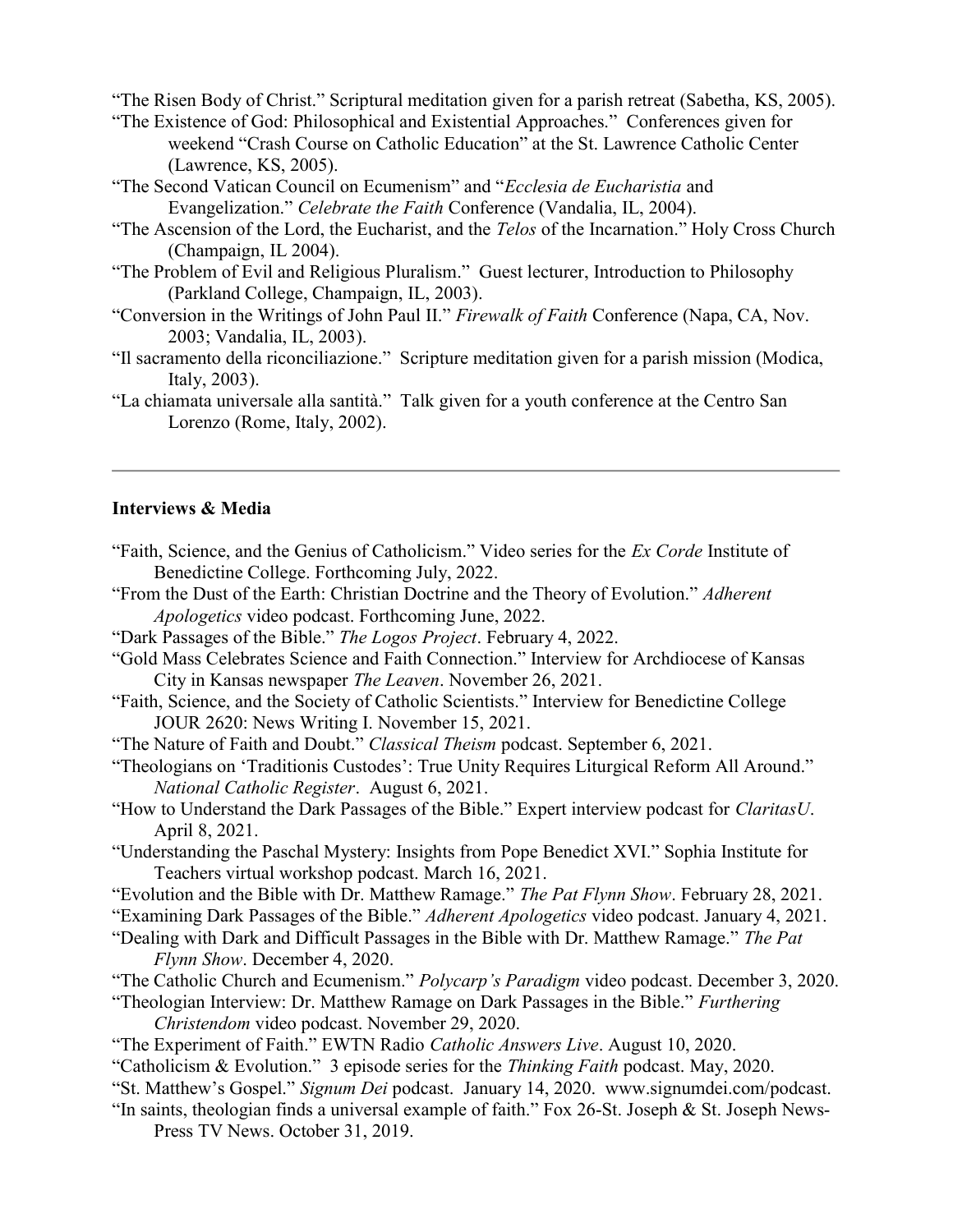- "Service-Learning in Christianity and World Religions." Benedictine College Service Learning Newsletter. December, 12, 2018
- "Multiple gods? Divinely mandated genocide? Rejection of an afterlife?" WCAT Radio Two Wings Seminar. February 2, 2018.
- "Dark Passages of the Bible." EWTN Radio Catholic Answers Live. January 10, 2018.
- "Historical Truth of the Gospels." EWTN Radio Catholic Answers Live. September 22, 2017.
- "Jesus, Interpreted." EWTN Radio Son Rise Morning Show. July 5, 2017.
- "Understanding the Dark Passages of the Bible." Episode of Catholicism on Campus hosted by Msgr. Stuart Swetland and aired on EWTN Television (December, 2016).
- "Graduate Program Alumnus to Release another Book." Ave Maria University theology blog. September 19, 2016.
- "Professor Offers Course in Rome." Benedictine College Circuit. January 30, 2014.
- "Reading the Infancy Narratives with Benedict XVI." EWTN Radio Son Rise Morning Show. December 20, 2013.
- "How to Understand the Bible's Dark Passages: An Interview with Dr. Matthew Ramage." BrandonVogt.com. December 17, 2013.
- "Understanding Your Vocation: Resources and Advice from All States of Life." Benedictine College Circuit. September 30, 2013.
- "Church's Rich Heritage is on Display in India." Archdiocese of Kansas City in Kansas newspaper The Leaven. August 16, 2013.
- "Journey to India Fulfills 3-credit Theology Course." Benedictine College Circuit. February 25, 2013.
- "Professor Finds Inspiration in Pope's Demonstration of "Humility." Archdiocese of Kansas City in Kansas newspaper The Leaven. February 17, 2013.
- "Catholic Leaders and Students React to Pope Resignation." KQ2-St. Joseph TV News Station. February 11, 2013.
- "Catholics Call Resignation an Act of Humility." Fox 26-St. Joseph & St. Joseph News-Press TV News. February 11, 2013.
- "Benedict XVI, Sacred Scripture, and Today's Church: An Interview with Theologian Matthew Ramage." Gregorian Institute. May 25, 2012.
- "Re-Evangelizing America 101." National Catholic Register. March 30, 2012.
- "Blogging Professor to Be Published." Benedictine College Circuit. October 1, 2012.
- "Importance of Communication: Interreligious Dialogue." Benedictine College Circuit. March 30, 2012.
- "Hope at D.C. Bishops Meeting." Gregorian Institute. September 22, 2011.
- "Discussing Religion over CHI." Benedictine College Circuit. March 11, 2011.
- "John Paul II: A Saint for Our Times." Translations of Italian bishops prepared for Dreamtime Entertainment and Public Broadcasting Service. Aired on PBS in December, 2007.

# Manuscript Reviews & Peer Refereeing

Catholic University of America Press; Nova et Vetera; Emmaus Academic; Catholic Answers Press; The Thomist; Modern Theology; T & T Clark; Word on Fire Institute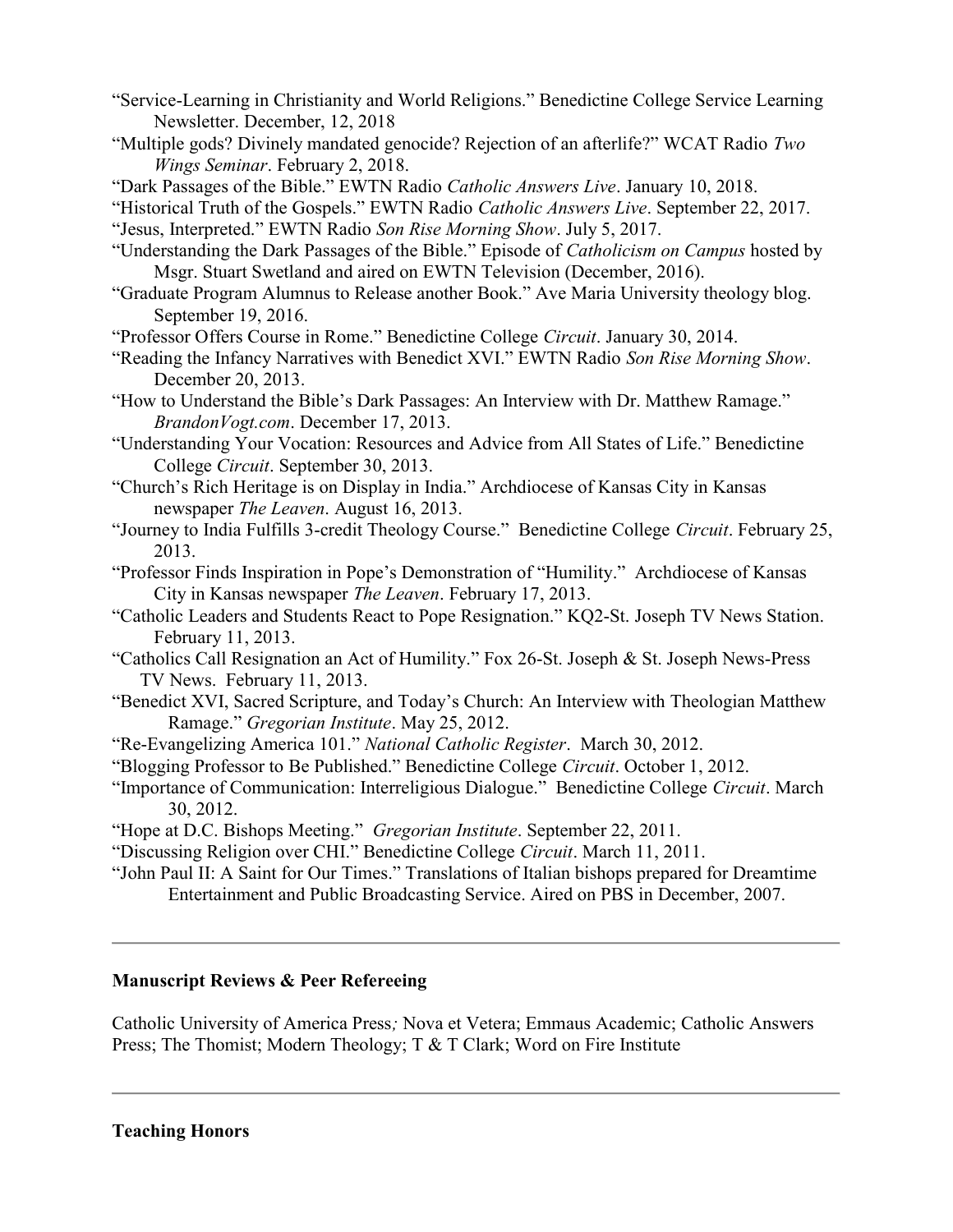Honored by Benedictine College for being ranked nationally among the top 10% of professors in my field in at least one course as measured by student IDEA evaluations for the years 2010-2022

### Courses Offered on Campus at Benedictine College

- $\triangleright$  Integral Ecology (THEO 4990)
- Honors Capstone: Biblical Protology (THEO 4950)
- $\triangleright$  Senior Seminar: Theology of the Environment (THEO 4500)
- Senior Seminar: Reading Genesis 1-11 with Faith and Reason (THEO 4500)
- $\triangleright$  Senior Seminar: Genesis 1-11 through the Ages (TH 4500)
- Senior Seminar: Amoris Laetitia & the Catholic Tradition (THEO 4500)
- $\triangleright$  Senior Seminar: Apologetics of Benedict XVI (TH 4500)
- Faith and Science—Honors (THEO 3980)
- $\triangleright$  Eschatology—Honors (THEO 4980)
- Historical Jesus and Christian Origins (TH 398)
- Christianity & World Religions (THEO 3820)
- Old Testament II: Wisdom Literature (THEO 3100)
- New Testament I: Synoptic Gospels (THEO 2150)
- Old Testament I: Pentateuch (THEO 2100)
- $\triangleright$  Biblical Hebrew II (THEO 2020)
- $\triangleright$  Biblical Hebrew I (THEO 2010)
- $\triangleright$  Christian Moral Life (THEO 2000)
- $\triangleright$  Introduction to Theology (THEO 1100)
- Historical Jesus (TH 499)
- $\triangleright$  Studies in Judaism (TH 499)
- $\triangleright$  Spiritual Theology (TH 377)
- $\triangleright$  Gospel of Matthew (RI 378)
- $\triangleright$  Intermediate Latin (LA 104)
- $\blacktriangleright$  Elementary Latin (LA 103)
- Divine Pedagogy (EVCA 3200)
- Papacy & the New Evangelization (EVCA 3400)
- Great Books: Eastern World (GNST 3770)
- Freshman Seminar (GNST 1000)

### Courses Offered Abroad for Benedictine College

- $\triangleright$  Faith and Beauty in Italy (non-credit alumni trip)
- $\triangleright$  Religions of India (TH 499—On location in India)
- $\triangleright$  Dante's Divine Comedy (THEO 4000—Florence campus)
- $\triangleright$  International Study Practicum (GNST 3000—Florence campus)
- $\triangleright$  Theology of Benedict XVI (TH 398 Benedictine College (Florence campus), FA12, TBD
- $\triangleright$  Footsteps of the Apostles (TH 398— On location in Greece and Turkey)
- The Holy Land (THEO 3989—On location in Israel)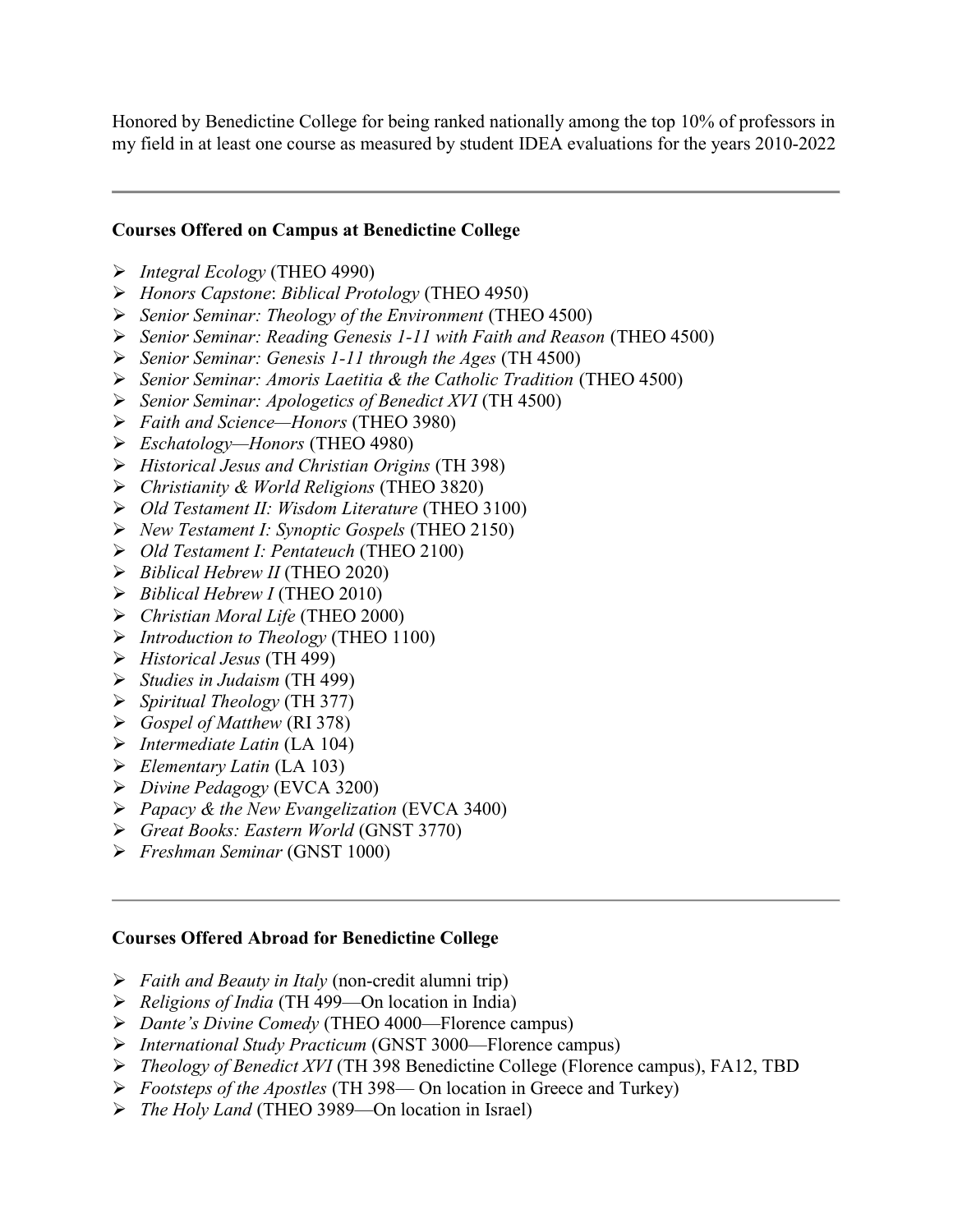### Courses Offered Online for Benedictine College

Christianity & World Religions (THEO 3820), SU14-SU22

### Courses Offered Online for Holy Apostles College and Seminary Online M.A. Program

- $\triangleright$  Greek II (GRK 202)
- $\triangleright$  Greek III (GRK 203)
- Old Testament Wisdom Literature (SAS 300)
- $\triangleright$  Prophetic Literature (SAS 621)
- Torah and Old Testament Historical Books (SAS 638)
- $\triangleright$  Apocalyptic Literature (SAS 641)
- $\triangleright$  Synoptic Gospels (SAS 651)
- $\triangleright$  Gospel of John (SAS 661)
- $\triangleright$  Letters of St. Paul (SAS 671)
- $\triangleright$  Theology Thesis (THT 899)

# Courses Offered at Other Universities and Institutions

Acts & Pauline Epistles (STB 202)

 S.T.B. distance course for Silverstream Priory (Dublin, Ireland), FA21 Principles of Biblical Interpretation (STB 211)

 S.T.B. distance course for the Monastery of St. Benedict (Norcia, Italy), FA20 Introduction to Scripture

St. Meinrad Seminary Permanent Diaconate Formation Program, FA18 (Little Rock, AR)

St. Meinrad Seminary Permanent Diaconate Formation Program, FA17 (Springfield, IL)

St. Meinrad Seminary Permanent Diaconate Formation Program, FA14 (Alexandria, VA) Synoptic Gospels and Acts

- St. Meinrad Seminary Permanent Diaconate Formation Program, FA20 (Belleville, IL)
- $\triangleright$  St. Meinrad Seminary Permanent Diaconate Formation Program, FA18 (Cheyenne, WY)

St. Meinrad Seminary Permanent Diaconate Formation Program, FA17 (Louisville, KY) Old Testament

 $\triangleright$  St. Meinrad Seminary Permanent Diaconate Formation Program, SP15 (Belleville, IL) Word of God and Liturgy (LI 635)

 University of St. Mary of the Lake / Mundelein Seminary Liturgical Institute, SU17 Thesis Research I

 $\triangleright$  Holy Spirit College graduate program, FA15 Thesis Research II

 $\triangleright$  Holy Spirit College graduate program, SP16

Spiritual Theology

 Archdiocese of Kansas City in Kansas Permanent Diaconate Program, SP16, FA19 Old Testament Wisdom Literature

 Archdiocese of Kansas City in Kansas Permanent Diaconate Program, FA17 Theology of Vatican II

Archdiocese of Kansas City in Kansas Permanent Diaconate Program, SP14, SP17, SP21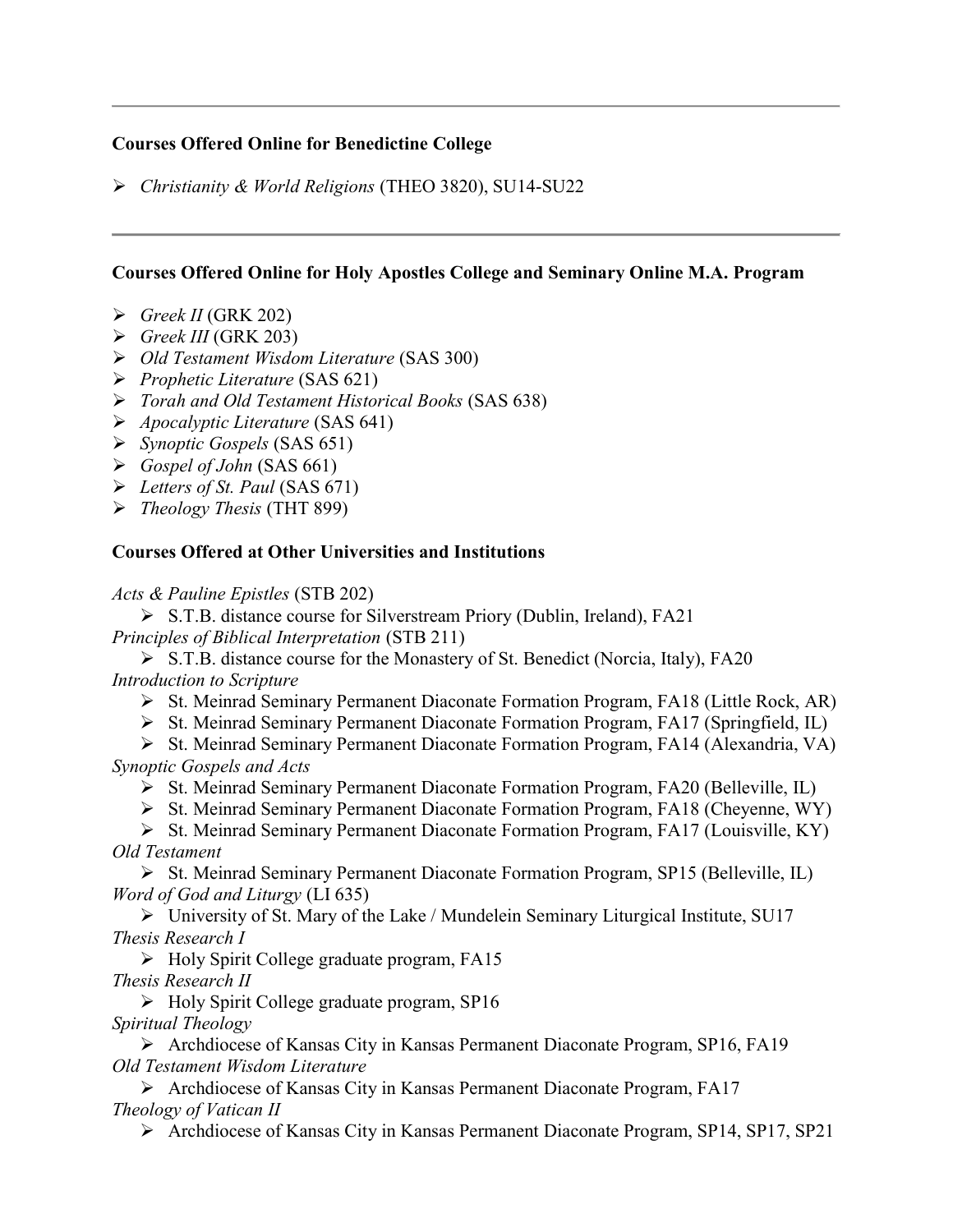The Theological Virtues

 Archdiocese of Kansas City in Kansas School of Faith Institute, FA19 The Cardinal Virtues

 Archdiocese of Kansas City in Kansas School of Faith Institute, SP18 Gospel of John

 Archdiocese of Kansas City in Kansas School of Faith Institute, FA17 The Case for Jesus

 Archdiocese of Kansas City in Kansas School of Faith Institute, SP17 The Mission: Evangelii Gaudium

 Archdiocese of Kansas City in Kansas School of Faith Institute, FA16 New Testament II: Pauline Epistles

 Archdiocese of Kansas City in Kansas School of Faith Institute, SP16 New Testament I: Gospels

 Archdiocese of Kansas City in Kansas School of Faith Institute, FA15 Old Testament II

 Archdiocese of Kansas City in Kansas School of Faith Institute, SP15 Old Testament I

 Archdiocese of Kansas City in Kansas School of Faith Institute, FA14 Catechism of the Catholic Church

 Archdiocese of Kansas City in Kansas School of Faith Institute, FA11-SP14 Biblical Wisdom Literature & the Book of Psalms

 Diocese of Kansas City-Saint Joseph Bishop Helmsing Institute, SP14 Biblical Foundations of Spirituality

▶ Diocese of Little Rock School of Spiritual Direction, FA13 Introduction to Moral Theology (TH 3513)

 $\triangleright$  St. Gregory's University and Diocese of Little Rock Theology Institute, SP12 Catholic Moral Philosophy (RLST 199)

 $\triangleright$  University of Illinois, SP09

Tools and Methods of Theological Research (TH 900)

 $\triangleright$  St. John Institute of Catholic Thought M.T.S. Program, FA08

Development of Christian Doctrine (RLST 199)

 $\triangleright$  University of Illinois, FA08

Introduction to Catholicism (T.A.) (RLST 127)

 $\triangleright$  University of Illinois, FA08, SP09

Modern Catholic Thought (T.A.) (RLST 447)

University of Illinois, FA08, SP09

Intensive Elementary Latin (T.A.) (LATIN 103)

 $\triangleright$  Ave Maria University, SU08

Intensive Intermediate Latin (T.A.) (LATIN 104)

 $\triangleright$  Ave Maria University, SU08

Elementary Latin (T.A.) (LATIN 101)

 $\triangleright$  Ave Maria University, FA06, SP07, FA07

Intermediate Latin (T.A.) (LATIN 102)

▶ Ave Maria University, FA06, SP07, FA07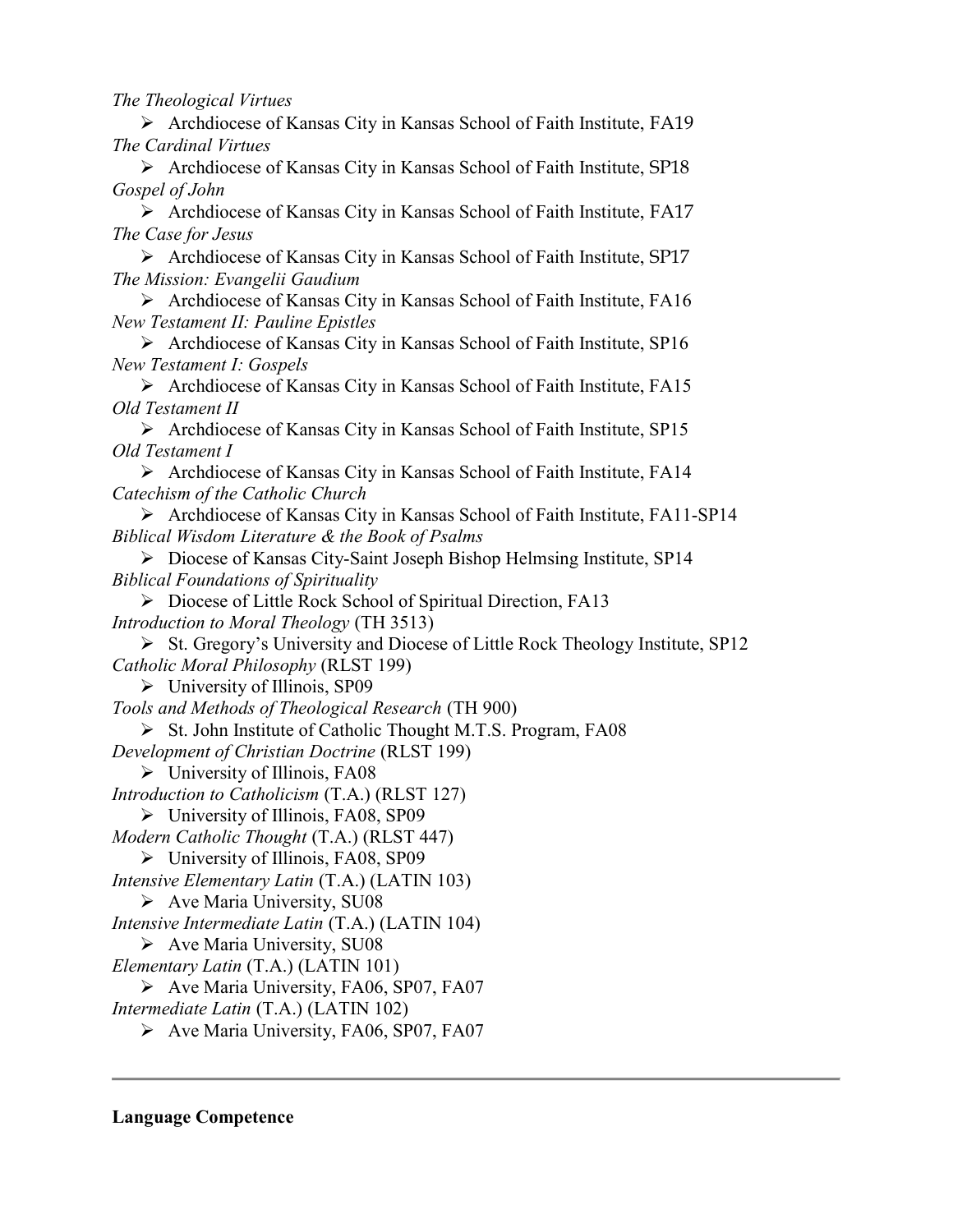Greek (Attic, Koine) Hebrew (Biblical) Latin Italian French German Spanish

### International Experience

Belize (mission) France (academic study and research) Greece (teaching and research) India (teaching and research) Israel (teaching and research) Italy (teaching, research, and pilgrimage guiding) Poland (personal study) Turkey (teaching and research)

#### Other Activities and Service

Current standing commitments

Thesis director, Holy Apostles College & Seminary M.A. program (2017-present) Praeses, Holy Apostles College & Seminary M.A. oral comprehensive exams (2017-present)

#### Past standing commitments

Member, Benedictine College Transforming Culture in America strategic plan subcommittee on Faith & Service (2019-2020) Pastoral Council, Archdiocese of Kansas City in Kansas (2016-2019) Dean's Council, Benedictine College (2017-2018) Parish Council, St. Benedict's Parish (2014-2017) Director of Evangelization, St. Benedict's Parish (2014-2016) Organizer, Atchison Area Theology on Tap (2016-2017) Advisory committee, Benedictine College International Education Forum (2013-2016) Advisory committee, Benedictine College Institute for Missionary Activity (2011-2015) Member, Theological Commission, Cause for the Beatification and Canonization of Sr. Marie De Mandat-Grancey, postulated by the Diocese of Kansas City-St. Joseph (2011-2014) Chair, Benedictine College Benedictine 2020 Strategic Plan subcommittee on Faith (2011-2012) Member, Benedictine College Strategic Plan Steering Committee (2011-2012) Member, Benedictine College Student Affairs Committee (2010-2013) Organizer and leader, How To Pray Like a Saint: A Monthly Series of Formation for the Interior Life for students of Benedictine College (2010-2014) Spiritual director for students in Benedictine College Campus Ministry (2009-2012)